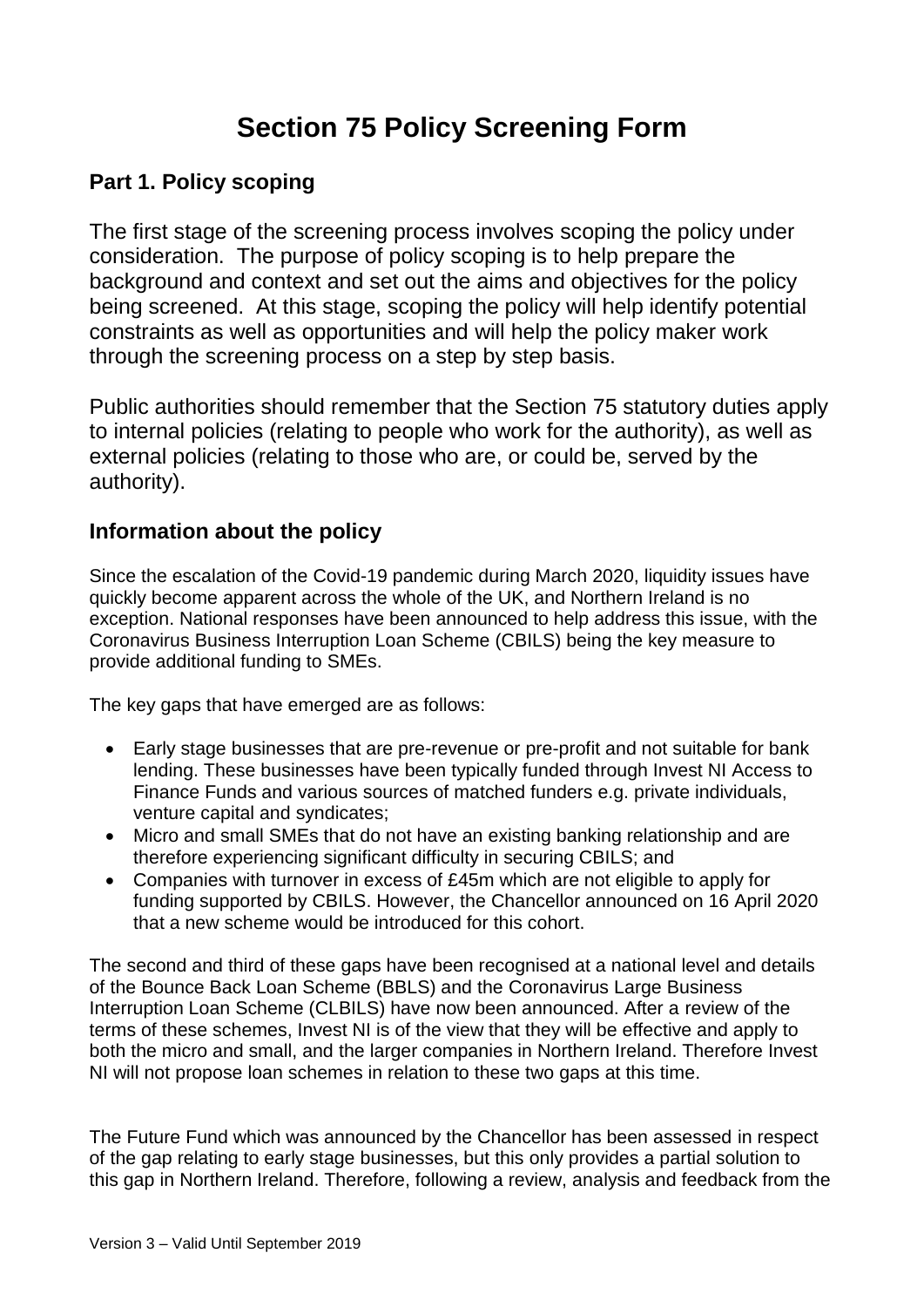market, Invest NI's Executive team has instigated a proposal to provide a solution for these businesses in Northern Ireland.

It is proposed that Financial Transaction capital (FTC) will be used to help address the early stage gap by providing loans, convertible loan notes or equity as appropriate. This support will be directed to early stage businesses that are adversely impacted by COVID 19, and where national support measures cannot adequately address these issues.

It is currently estimated that a total budget of £10m will be required. We understand that Invest NI has been allocated £17m of FTC for 2020/21 and this is expected to facilitate planned Invest NI activities (c£5m) and the early stage element of this proposal (c£10m), with £2m remaining unallocated.

The umbrella State Aid measure notified by the UK meets all the conditions provided for by the Covid-19 Temporary Framework for 'temporary limited amounts of aid' in the form of direct grants, tax and payment advantages or other forms such as repayable advances, guarantees, loans and equity. On this basis, loans proposed in this scheme are permissible. In addition, convertible loan notes and equity are also permissible, but are included under a measure that limits aid to €800,000. It is proposed that the maximum convertible loan or equity support will be limited to £500,000.

Through Co-Fund NI, Invest NI invests directly in high growth potential businesses alongside private investors. Many private investors have stepped back from investing in the current circumstances and it is proposed that certain changes are made to the parameters of Co-Fund NI, in particular by temporarily amending the investment parameters for Co-Investment II, where Invest NI is the direct shareholder in portfolio companies. These temporary arrangements will help support the existing portfolio, encourage private investors to keep providing funding, and also protect our existing investment.

#### Funding Arrangements

It is proposed that funding for early stage businesses can take the form of loans, convertible loan notes or equity.

The precise nature of the funding for early stage high growth potential companies will be determined on a case by case basis. Normally this support will form part of a funding round and will be made on a 'pari passu' basis with the other investors in the round. In exceptional cases, where there are no other funders participating in a round, the financial assistance will be by way of loan or convertible loan note.

It is proposed that all support contracts are signed by 31 December 2020. This proposed end date will be reviewed at 30 September 2020, with the ability to break if appropriate.

For funding with a maturity beyond 31 December 2020 (or September 2020 if break is invoked), the amount of the support shall not exceed the higher of:

i) double of the annual wage bill of the beneficiary (including social charges as well as the cost of personnel working on the company site but formally in the payroll of subcontractors) for 2019 or for the last year available. In the case of undertakings created on or after 1 January 2019, the maximum financial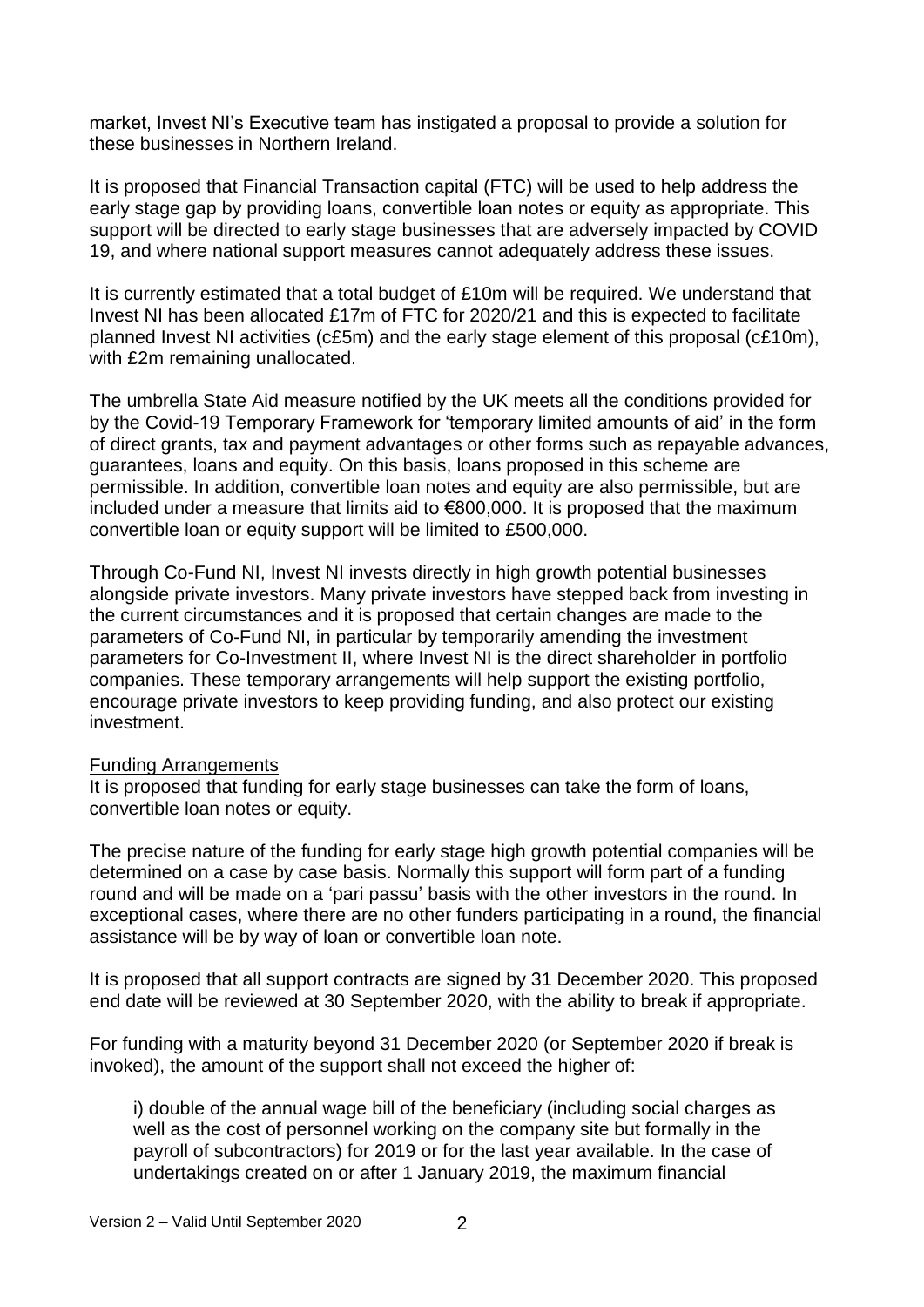assistance must not exceed the estimated annual wage bill for the first two years in operation; or

ii) 25% of the total turnover of the beneficiary in 2019; or

iii) with appropriate justification and based on projected funding needs, the amount of the financial assistance may be increased to cover the liquidity needs from the moment of granting for the coming 18 months for SMEs.

The financial assistance may relate to both investment and working capital needs.

Interest will be charged on loans and will comply with the applicable state aid rules as a minimum. Invest NI will seek to issue convertible loan notes or take equity on market economy operator principles, with terms normally being determined on a 'pari passu' basis in a current funding round or by a future round. Where this is not possible Invest will comply with the relevant State aid rules, in particular the UK's temporary framework notification.

It is proposed that the early stage company loans would be unsecured.

Within a pre-set timescale (expected to be September 2020), a review will be undertaken of the proposed scheme end date, with the ability to break if appropriate.

### **Eligibility**

It is proposed that funding may be available to the following categories of high growth potential companies:

- Invest NI High Potential Start Up (HPSU) companies;
- Access to Finance equity funds' portfolio companies; and
- Potential Access to Finance equity fund portfolio companies that meet the investment policies of those funds. (Please refer to Appendix 1 for Access to Finance equity fund investment policies).

The scheme is open to all early stage companies that meet the eligibility criteria outlined above, and is not restricted solely to Invest NI clients.

For early stage companies, it is proposed that support will only be provided to high growth potential businesses that had planned to raise external finance in the period to 31 December 2020, or which now plan to do so because of the impact of Covid-19.

Typically, part of the funding round will be provided by external funders, including, but not limited to, the Invest NI Access to Finance funds. It will only be in exceptional circumstances that Invest NI funding will be provided in the absence of other funders. As an example, significant progress may have been made through investments by Co-Fund NI. A round may have been planned and private investor traction has been lost. In these circumstances, Co-Fund NI would be unable to invest and the business would likely fail. If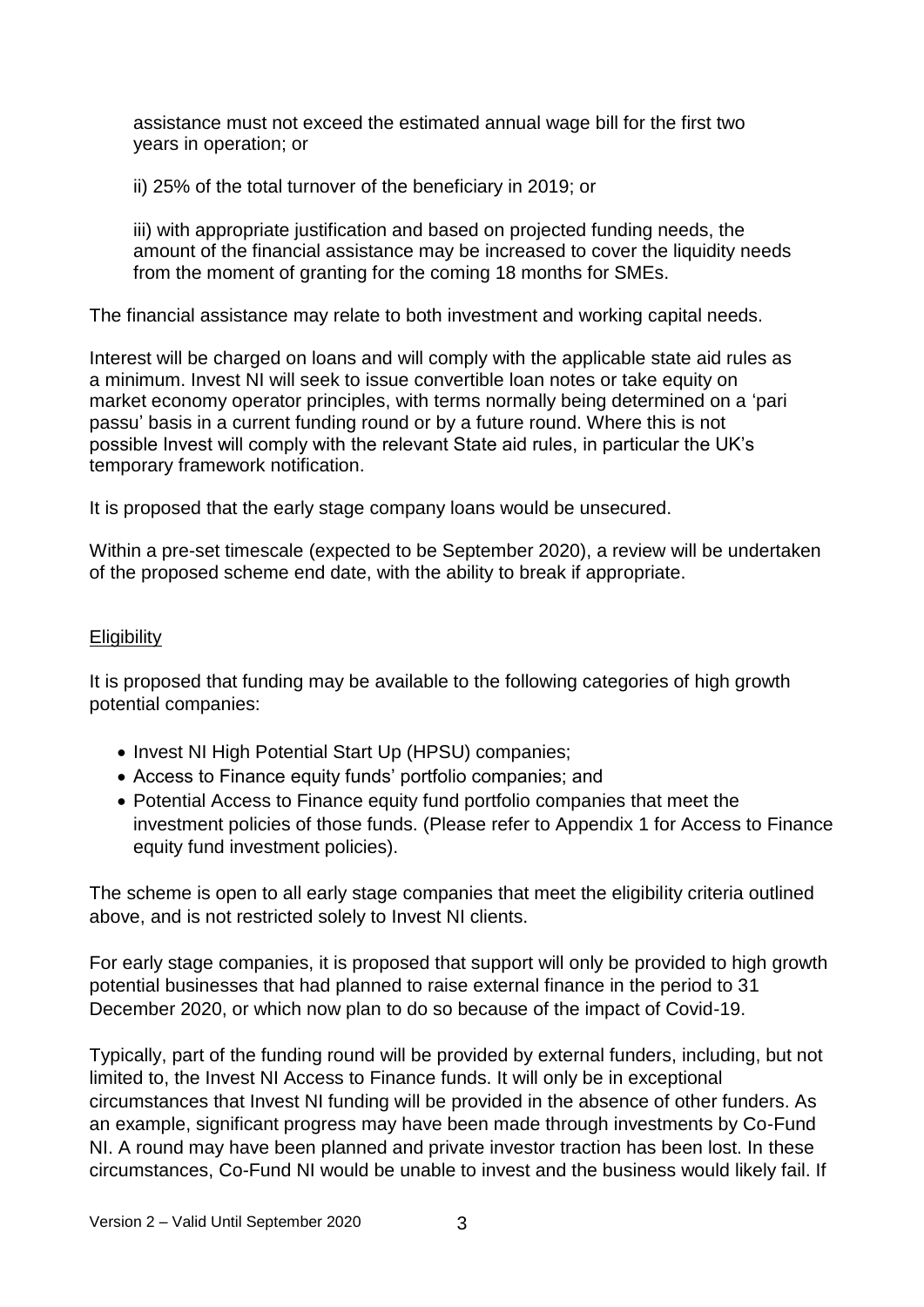the Co-Fund NI investment committee continues to recommend that further funding should be made, but cannot do so, then Invest NI should consider providing funding in isolation.

Similar situations may arise particularly in Techstart I, but Invest NI will always seek to maximise any other available funding in the first instance.

It is proposed funding will be open to high potential start-ups that planned to raise external finance in the period to 31 December 2020, or who are now forced to as a result of COVID 19.

While support will not be exclusive to Invest NI customers, an applicant should demonstrate that in the absence of COVID 19 it would have been a suitable candidate for equity providers and display a scalable business model with high potential.

The support may be granted to undertakings that were not in difficulty (within the meaning of the General Block Exemption Regulation 28) on 31 December 2019; it may be granted to undertakings that are not in difficulty and/or to undertakings that were not in difficulty on 31 December 2019, but that faced difficulties or entered into difficulty thereafter as a result of the COVID-19 outbreak.

Interest will be charged on loans and will comply with the applicable state aid rules (Covid-19 Temporary Framework) as a minimum. Convertible loan notes or equity will be invested on market economy operator principles, with terms normally being determined on a 'pari passu' (i.e. at the same rate or on an equal footing) basis in a current funding round or by a future round.

Any early stage company loans would be unsecured.

#### Assessment Process

Where early stage businesses have an existing INI Client Executive, a proposal would be presented by that Client Executive. In cases where businesses do not have an existing Client Executive, the case would be brought forward by someone nominated by the appropriate Sector Director.

As these cases arise from very exceptional circumstances an expedited appraisal and approval procedure must be designed and implemented. It will be necessary to show that the funding need is due to the impact of Covid-19 and that the business had reasonable prospects of securing funding if Covid-19 disruption had not occurred.

It is recommended that a streamlined Casework format is adopted and that there are a limited number of individuals nominated from whom casework panels are formed and that a similar pool of people are nominated from the Board to consider cases where the amounts involved necessitate Board Approval. Similarly consideration needs to be given in relation to cases where limits would normally require Departmental approval.

As Invest NI does not have in depth experience of assessing proposals of this nature, it is proposed that a panel of appropriately experienced individuals is established to provide advice. The panel would consider all cases where proposed support exceeds £100k and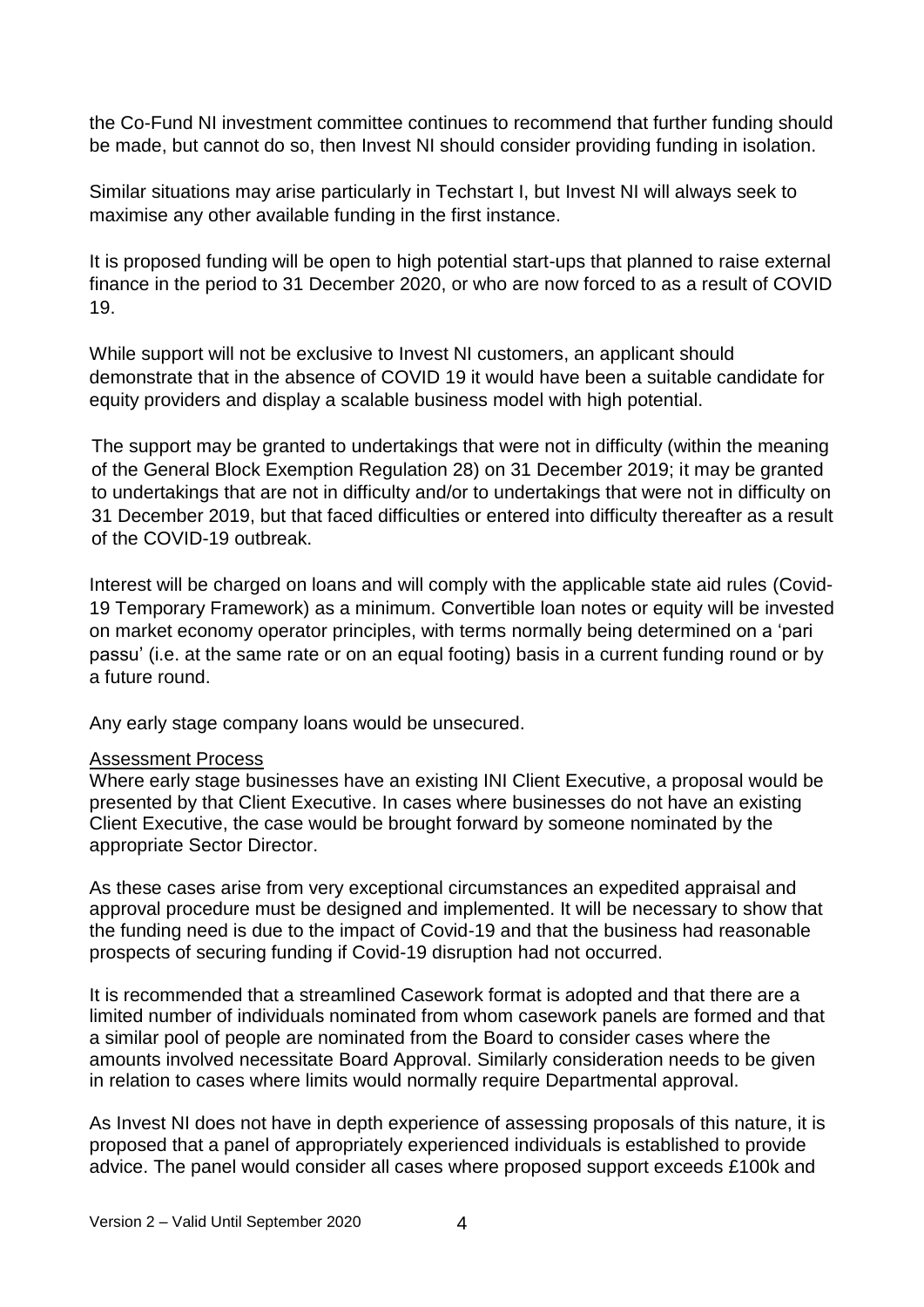any cases below £100k where the Client Executive requests advice. Any advice given would form a key part of the Client Executive's Casework submission.

It is proposed that the present intervention principles are followed, but it should be noted that in many early stage companies, it will simply not be possible to appraise cases in a manner that will produce conclusions in which one can have a high level of confidence. For early stage companies which are inherently high risk, significant comfort should be placed on the involvement of private investors and fund managers, who make commercial decisions to invest in these types of businesses. In common with the approach adopted for our equity funds, investment decisions should be based on commercial rationale, with the expectation that economic benefits will flow from the successful investments. Additionality and displacement will be considered, but it should be noted that support is by way of repayables (loans, convertible loans, or equity) rather than grant, and that early stage companies will predominantly be planning to grow by exporting.

The practical difficulties need to be recognised at the outset and a process implemented that is practical and enables support to be given quickly whilst at the same time taking whatever steps can be taken to safeguard the use of public funds.

### Time Limit

- This is a time-limited intervention, solely for the period 2020/21.
- Funding may take the form of loans, convertible loan notes or equity, with funding typically being a bridge to a future investment round within the next 12-18 months.

### **Amendment to Access to Finance parameters**

There will be no change to the investment criteria of Co-Fund II and the fund manager's existing appraisal process will continue to be followed. However, approval for a number of amendments in respect of Co-Fund II will be sought. In addition, where appropriate Invest NI also proposes to amend the investment criteria within the Invest NI Access to Finance scheme to help support these objectives.

#### Development Funds (Kernel and Crescent III)

In each of the Development Funds there is an investment cap of £3m per company, however this cap may be exceeded with the prior consent of the respective Advisory Boards. Given this mechanism exists we do not propose any further amendments in relation to these funds. These Funds are closed to new investment opportunities and provision of any future funding will be follow-on investments in existing portfolio companies.

#### Crescent IV

The successor development fund to the above was launched in September 2019. We are not proposing any changes to the fund as part of this paper.

### Techstart Fund 1 (TF1)

TF1 consist of 3 separate Funds (SME, Queen's University and Ulster University) with a combined total of £20M available to invest with the focus being very much on start-up and early stage companies with innovative technology and high growth potential. The Funds are managed by Techstart Ventures LLP.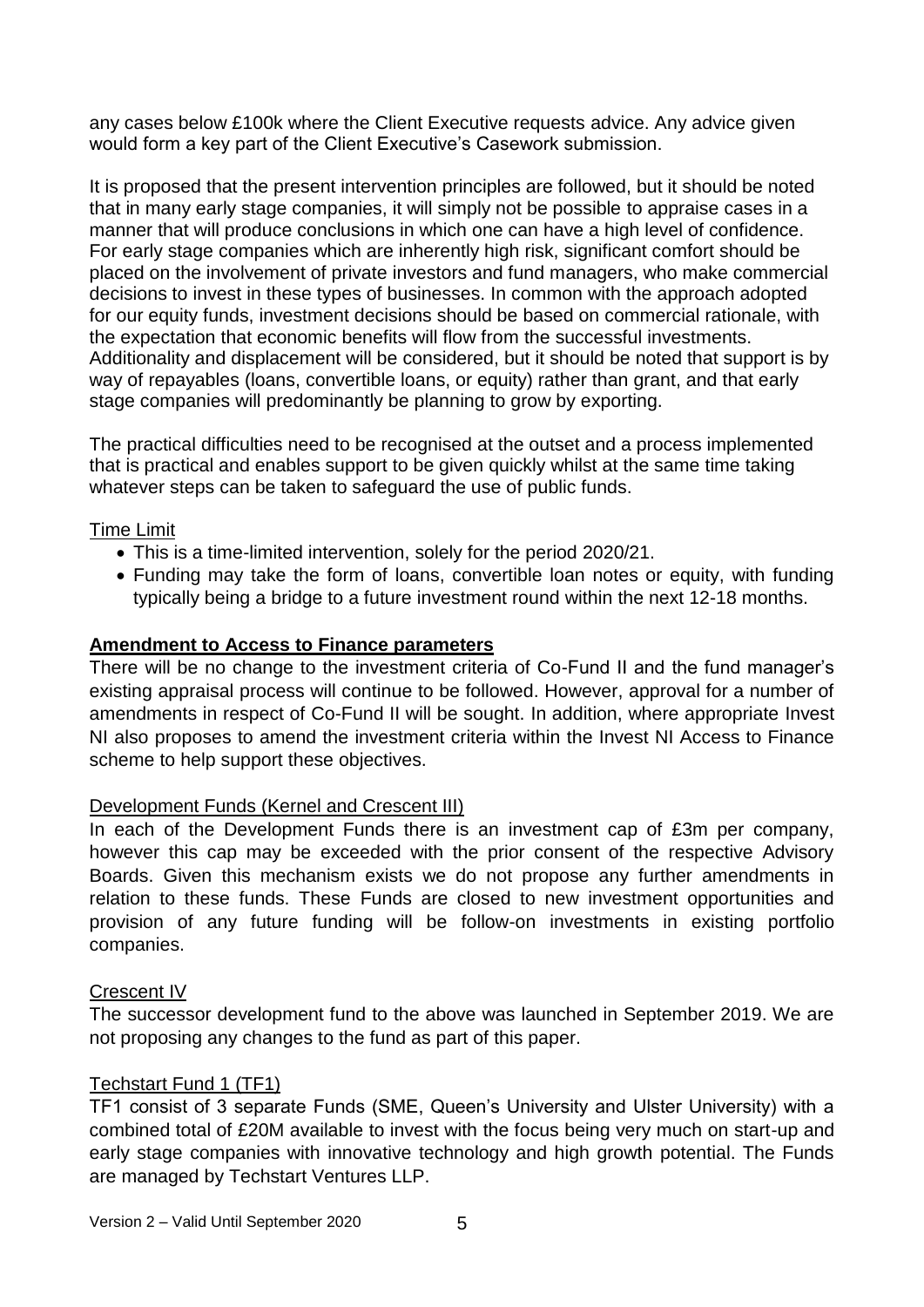The Funds are subject to State Aid regulations - essentially no matched funding required for start-ups and between 10% and 60% depending on the age of the company.

To date the Funds have invested £15.8m in a total of 47 companies. As it is now past its investment period, there will be no investment in new companies and therefore there is £4.2m for the Fund Managers to invest in follow-on investments subject to the State Aid regulations and the limitation restricting the investment in any one company to £1m. No changes are proposed to TF1

#### Techstart Fund (TF2)

TF2 succeeded TF1 and is a £30M investment fund again focused on start-up and early stage companies with innovative technology and high growth potential. There is also a £4.5M Proof of Concept Grant Fund. Both funds are managed by Techstart Ventures LLP. TF2 commenced in September 2019 and 5 investments have been made to date. Whilst the current crisis may have a timing effect on the current deal pipeline, no changes are considered necessary to the Fund as a result of COVID-19.

The £4.5m Proof of Concept Grant Fund has in excess of £4m unallocated funding available at this stage. This should provide good ongoing scope for individuals/ teams to progress their very early stage business concepts and enable them to get onto the funding escalator over the next few months.

No changes are proposed to TF2.

#### Co-Investment Fund II

Co Fund II commenced in June 2017 and is managed by Clarendon Fund Managers (CFM). It is currently ahead of targets in relation to investment activity with £9.6m invested across 31 companies, leveraging £28.3m from the private sector. CFM has built a strong network of business angels and institutional investors, ensuring private sector investment in the Northern Ireland market has increased and expanded, with CFM being a respected partner in the market place. The investments made through Co-Fund II are direct investments in Invest NI's name and we are shareholders in these businesses.

Given the strong performance of Co Fund II and the pipeline of opportunities it has developed, Invest NI and British Business Investments (BBI) are currently discussing the potential for additional funds (circa £7.5m) to be made available for investment activity up to May 2023. We anticipate a case for approval will be submitted by mid May 2020, but in the interim we wish to propose a number of amendments to the existing Management Service Agreement (MSA) for Co Fund II to address the COVID 19 impact.

The proposal is to implement the following alterations to the fund's investment criteria and/or MSA for the period to 31 December 2020, (with a review of activity and the ability to break at 30 September 2020 if deemed appropriate.)

a) Reduce the match requirement at individual deal level from the current minimum contribution of 50% by private sector investors to 30%.

*Rationale:* Current state aid requirements to ensure compliance with the Market Economy Investor Principle (MEIP) stipulate that the private sector should invest at least 30% of a funding round to ensure that the deal is deemed to be fully commercial. In Co Fund II the public to private ratio was set at 50:50 as this ratio was deemed the appropriate level to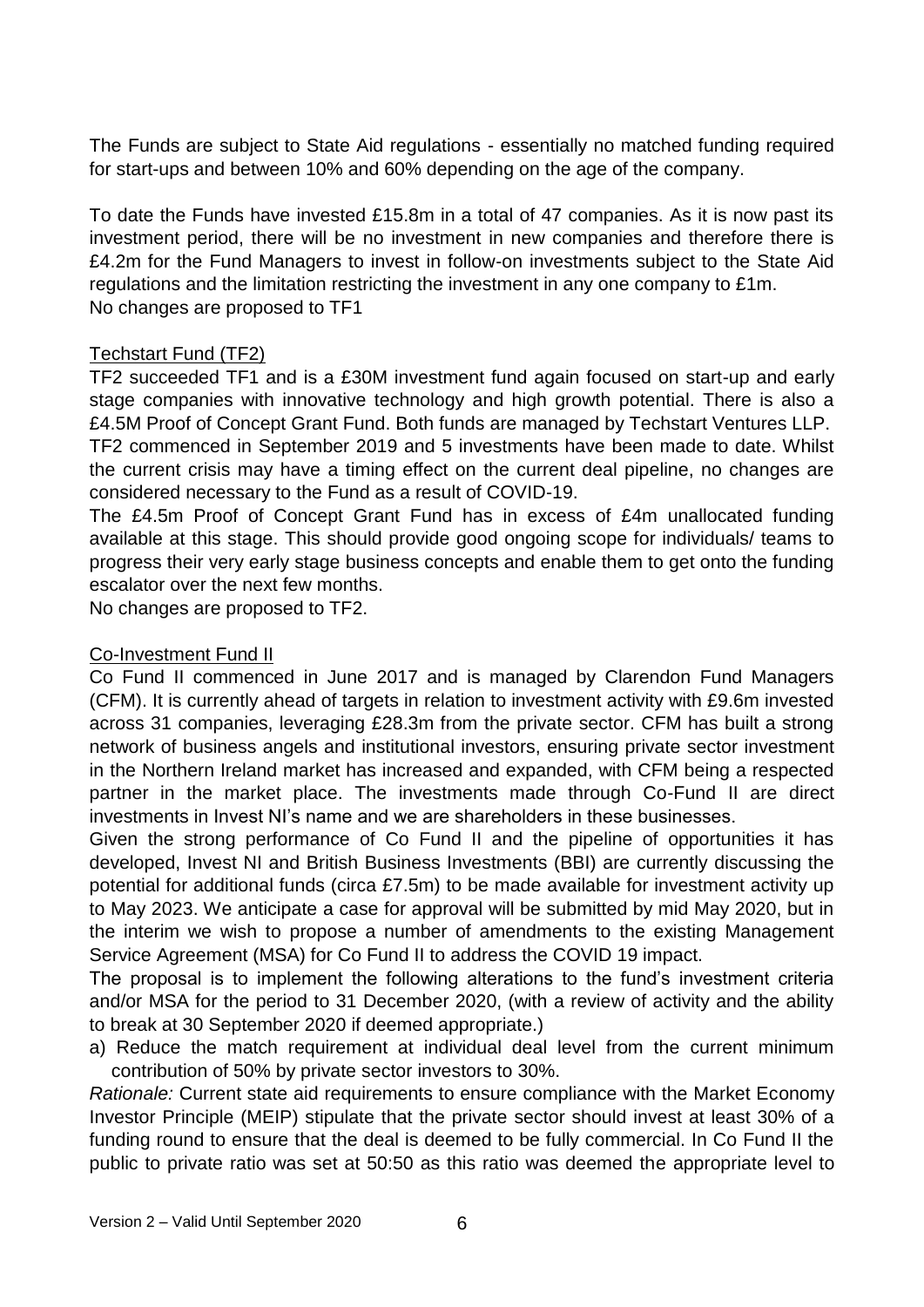incentivise private investors in the NI market. This ratio has been sufficient to date, however in order to address the restrictions on private sector investment outlined above, and to ensure funding remains available for viable businesses, it is appropriate to implement this increase in public sector investment at this time. The increase in the public sector % participation in follow on rounds may also help free up private investor capacity to invest in new deals.

b) Waive 'new investor' rules for new deals.

*Rationale:* In situations where existing investors (who meet the definition of a pre-qualified investor) are participating in a new funding round for the company, we propose that the requirement for a new investor to participate in the round should be waived. In these circumstances, the valuation of the company will be subject to a 'fair value' review which will be undertaken by CFM in line with their usual due diligence procedures and be notified to Invest NI prior to proceeding with the round This will more easily allow funding to be available to the company where the number of business angels in the market for new opportunities is restricted.

c) Increase individual company investment cap from £1.25m (with prior approval) to £1.5m.

*Rationale:* The increase in the investment cap will allow additional follow on funding to be available for portfolio companies, easing the pressure on the private sector and potentially freeing up funds for new opportunities.

d) Increase funding available for follow-on in Co Fund I portfolio companies by £0.7m (from £3.9m to £4.6m).

*Rationale:* This increase will ensure that Co Fund I portfolio companies will have access to requisite funding if they experience difficulties as a result of COVID 19. This will ensure the identified pipeline of investment activity in Co Fund I companies can be met and provide an incentive to the private sector to continue to invest. In line with the other proposed amendments, the timescale to commit this additional £700k will be extended to December 2020, with the ability to break in September 2020 if appropriate. (Note: In June 2019 funding was increased from £3m to £3.9m (representing a 4.4% uplift on the original approval of £21.7m) and the uplift was therefore approved within Invest NI's discretionary limit of 10%).

e) Decrease the number in a business angel group from ten to three, in order to extend the reach of the financial incentive.

*Rationale:* The potential for a maximum of £10k to be available to a group of private investors to aid the cover of associated external deal costs such as EIS advice or employing consultants to advise on urgent COVID 19 response planning. This has the potential to make deals more attractive to the private investor community.

### Name of the policy **Covid 19 – Invest NI's Early Stage Business Support Scheme and Access to Finance Fund**

Is this an existing, revised or a new policy? **New**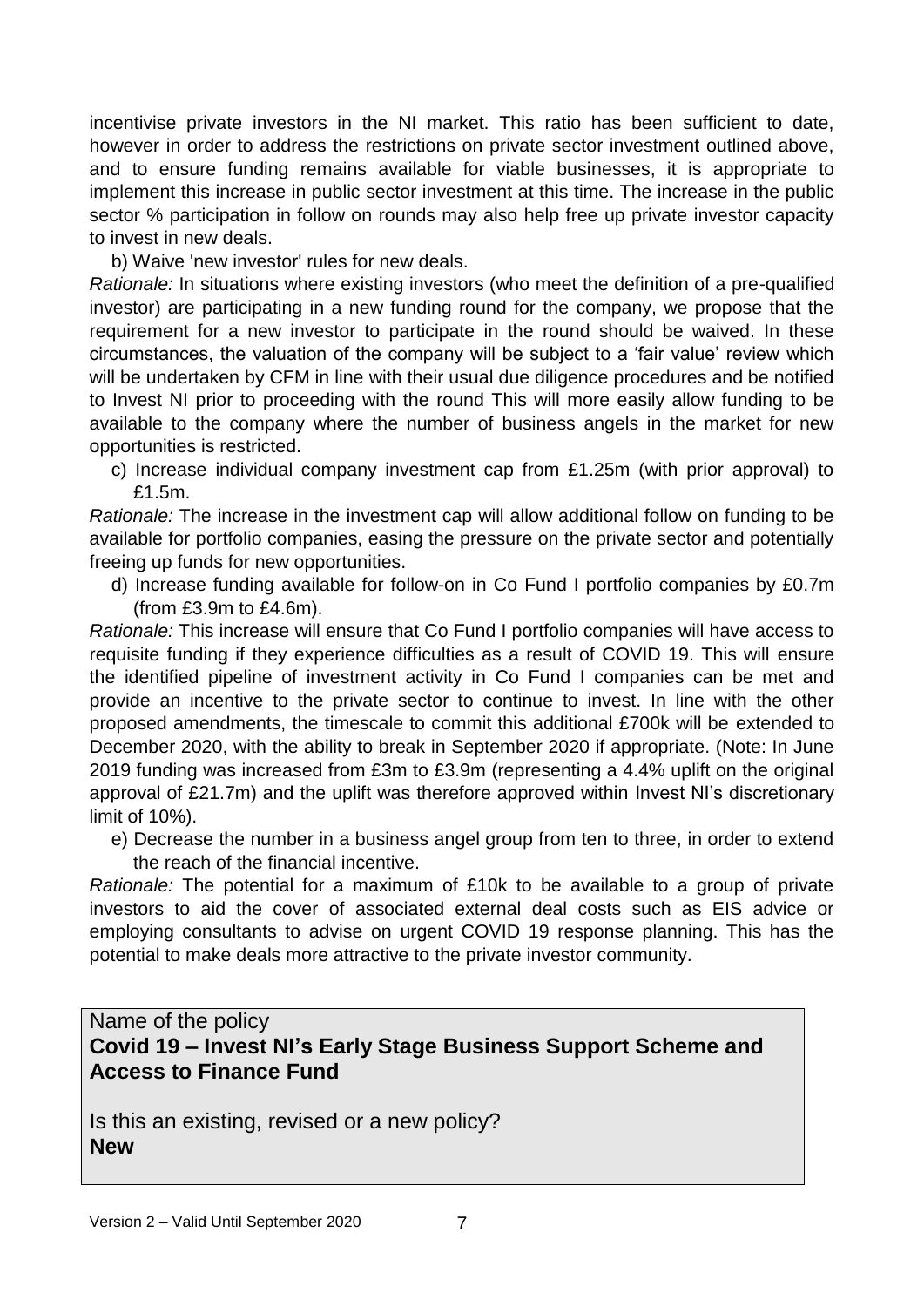What is it trying to achieve? (intended aims/outcomes) The support scheme aims to provide appropriate support for NI early stage businesses that have suffered as a result of Covid-19. Specifically, the following objectives are attached to the scheme:

- To respond quickly and proportionately through the provision of emergency funding to address immediate hardship and prevent immediate loss and closure of high potential early stage businesses;
- To promote economic resilience and align with Invest NI policy aims;
- To address genuine need and avoid deadweight/overcompensation, i.e. target those early stage businesses experiencing significant additional issues raising funding to develop their businesses but facing ongoing fixed/operational costs and therefore facing cash flow difficulties;
- To complement rather than duplicate other national and regional support packages;
- To provide support in as timely matter as possible.
- Given the potential numbers involved and the need to provide support to businesses as soon as possible, to operate and administer the scheme as simply as possible.
- To have in place processes and checks, including appropriate controls and legal approvals, to mitigate against fraud and/or overpayment;
- To have a scheme incorporating a necessary element of prioritisation that is affordable within the current constraint of a £10 million budget.

Are there any Section 75 categories which might be expected to benefit from the intended policy?

If so, explain how.

The NI economy in general will benefit from the scheme in both the short and longer term, and this in turn will have a nett positive impact on all Section 75 categories.

Who initiated or wrote the policy? Invest NI, with ratification by DfE.

Who owns and who implements the policy? The scheme will be implemented through the offices of Invest NI.

### **Implementation factors**

Are there any factors which could contribute to/detract from the intended aim/outcome of the policy/decision?

If yes, are they

 $\Box$ 

Financial – the scheme is constrained by a budget of £10m in the first instance.

 $\blacksquare$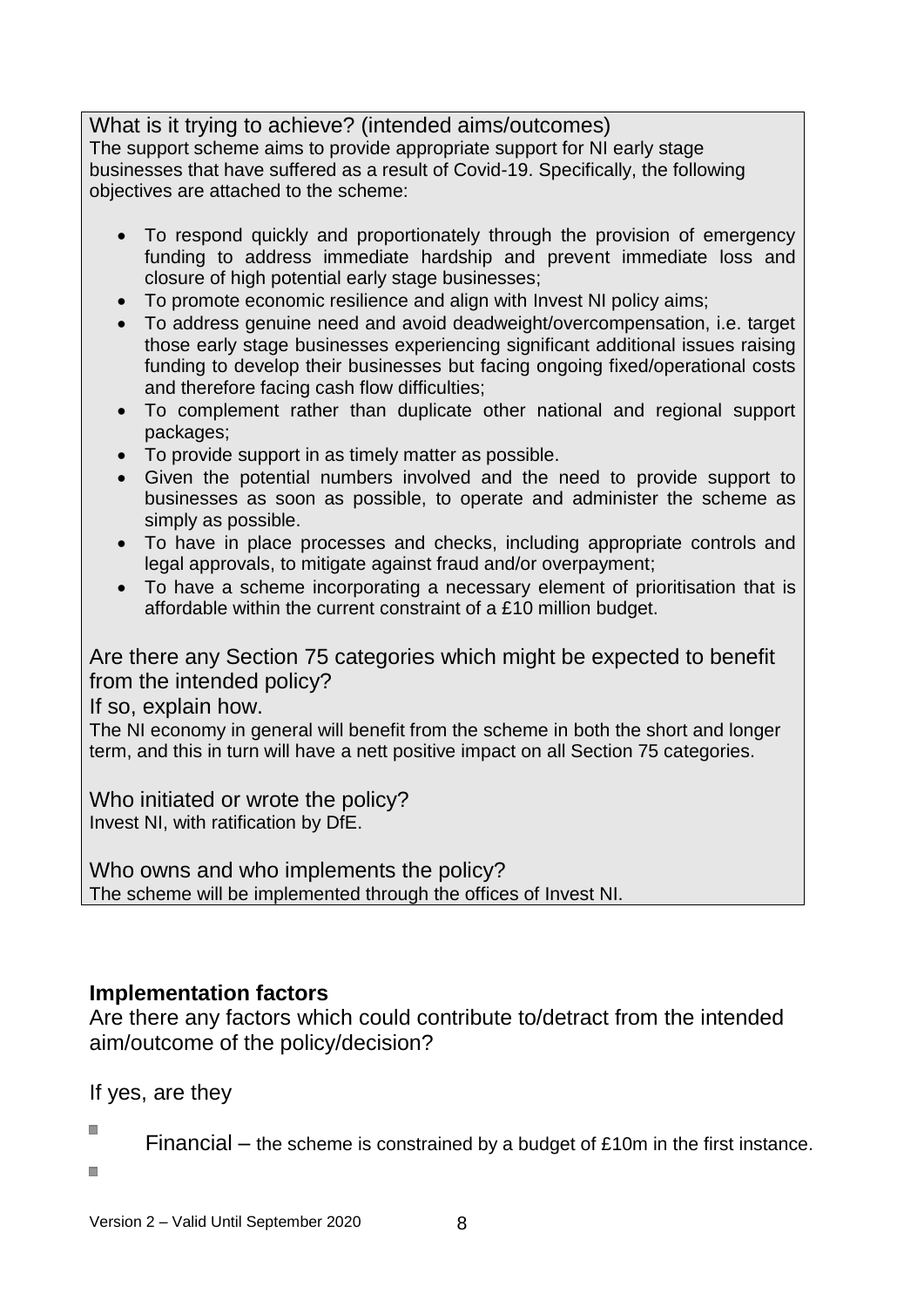Legislative - The intervention will be delivered in accordance with the Industrial Development Order.

other, please specify **of the set of the set of the set of the set of the set of the set of the set of the set of the set of the set of the set of the set of the set of the set of the set of the set of the set of the set o** 

### **Main stakeholders affected**

 $\blacksquare$ 

Who are the internal and external stakeholders (actual or potential) that the policy will impact upon?

| Ш      | $\text{staff} - \text{All}$ Invest NI staff who are involved with the implementation of the scheme                                                         |
|--------|------------------------------------------------------------------------------------------------------------------------------------------------------------|
| $\Box$ | service users – Those early stage businesses that are eligible to apply for the<br>scheme; other businesses that are not eligible to apply for the scheme. |
| o      | other public sector organisations - NI Executive; DfE; HMRC                                                                                                |
| o      | voluntary/community/trade unions - N/A                                                                                                                     |
| O      | other, please specify                                                                                                                                      |

## **Other policies with a bearing on this policy**

• what are they?

Other Covid-19 support schemes and including the following:

### **UK-Wide Support Schemes**

Coronavirus Job Retention Scheme (CJRS) - Employers can apply to the government to pay 80% of individual's wages (up to £2,500 per month) if staff are unable to work and are placed on 'furlough'. Company directors operating a payroll scheme can, in theory, furlough themselves but only the salary element is covered by the scheme. In addition, businesses with employees can access a Statutory Sick Pay relief package for SMEs.

Self-Employment Income Support Scheme (SEISS) - Self-employed people (with trading profits of less than £50,000) can apply for a taxable grant worth 80% of trading profits up to a maximum of £2,500 per month for the next three months (this period may be extended). Individuals will be asked to confirm that their business has been adversely affected by coronavirus

Coronavirus Business Interruption Loan Scheme (CBILS): This provides financial support to smaller businesses (SMEs) across the UK that are losing revenue, and seeing their cash flow disrupted, as a result of the COVID-19 outbreak.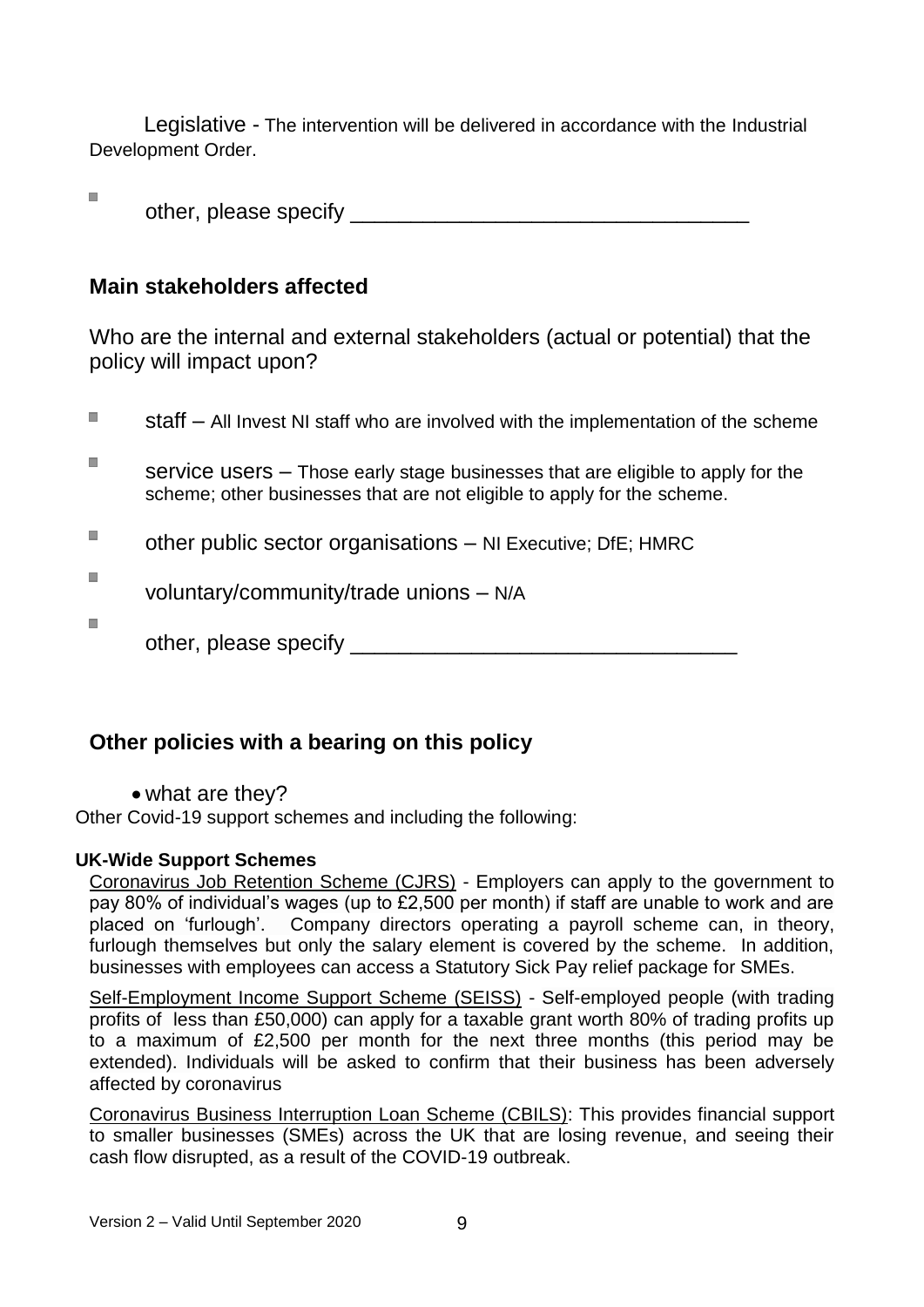The Coronavirus Large Business Interruption Loan Scheme (CLBILS): All viable businesses with turnover of more than £45 million per year can apply for up to £25 million of finance.

Small Business Bounce Back Loans: This scheme, launched on 4<sup>th</sup> May, will provide loans of between £2,000 and £50,000 to small and medium-sized UK based businesses who have been adversely impacted by Coronavirus and was not an "undertaking in difficulty" on 31 December 2019.

Deferral of Income Tax payments: For the self-employed, Income Tax payments due in July 2020 under the Self-Assessment system will be deferred to January 2021.

Statutory Sick Pay (SSP) relief package for SMEs: The Coronavirus Statutory Sick Pay Rebate Scheme will repay employers the [current](https://www.gov.uk/statutory-sick-pay) rate of SSP that they pay to current or former employees for periods of sickness starting on or after 13 March 2020.

Universal Credit: Every self-employed person will be able to access Universal Credit at a rate equivalent to Statutory Sick Pay for employees. For those self-employed eligible for Universal Credit, the requirements of the Minimum Income Floor will be temporarily relaxed.

Mortgage Holiday: The government has agreed with mortgage lenders that they will offer repayment holidays of 3 months to households in financial difficulty due to COVID-19.

#### **Specific NI Support Schemes**

DfE Hardship Fund for Microbusinesses in Northern Ireland: £40m fund for microbusinesses with between 1 and 9 employees.

£10k Small business grant**:** These are available for businesses operating from premises with a Rateable Value (RV) of less than £15k and that meet other specific criteria.

£25,000 grant for retail, tourism and hospitality businesses:These are available to businesses operating in these sectors in premises with a RV between £15,001 and £51,000.

3 month business rates holiday for all businesses: For businesses in premises with a RV of £5,000 this is worth £500, for a RV of £15,000 around £2,700, for a RV of £50,000 around £7,000 and for a RV of £100,000 it is worth around £13,500.

Hardship Fund for Sport: A £2,000 grant scheme managed by SportNI for sports clubs and organisations to assist with essential overheads and maintenance. A total fund of £750,000 was made available. Sport NI has suspended new applications pending confirmation of additional funding.

Creative support fund: £1.5m fund to support individuals and organisations in the Arts Sector in response to COVID-19. Individual artists and creative practitioners, who have lost their work as a result of COVID-19, can apply for funding of up to £5,000. Small and medium sized organisations will be able to apply for maximum funding of £25,000 to help them develop new projects or programmes or re-arrange events. The Creative Support Fund will be administered by the Arts Council NI.

Charities Fund:Funding has been allocated to the Northern Ireland Executive to support local charities working with vulnerable people. While details of the proposed fund are not yet available, it is understood that it will not cover Social Enterprises.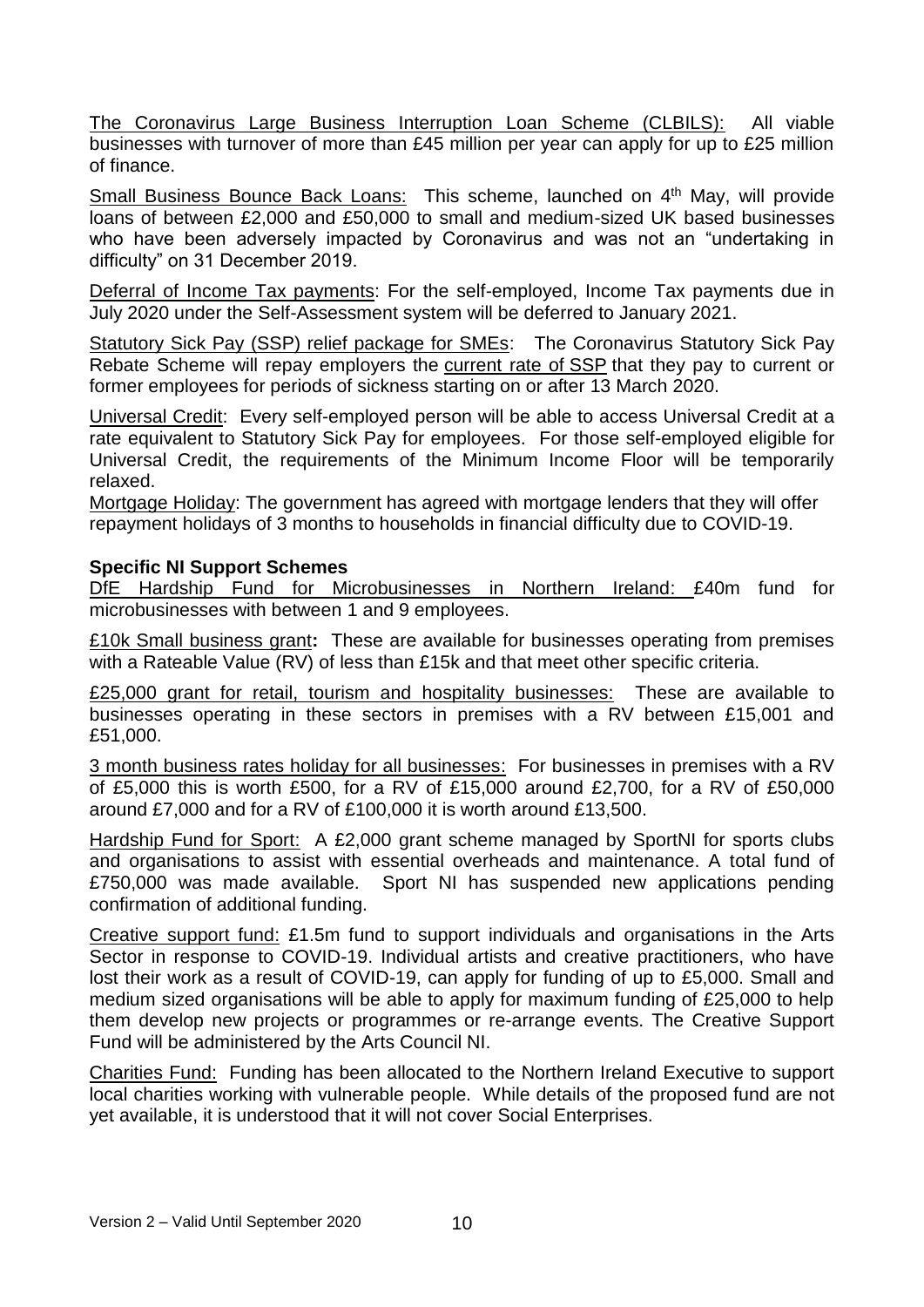Agriculture:DAERA officials are currently assessing the financial impact of COVID-19 on the farming and horticulture sectors and are considering the need for focussed support measures as a matter of urgency.

### **Available evidence**

Evidence to help inform the screening process may take many forms. Public authorities should ensure that their screening decision is informed by relevant data.

What evidence/information (both qualitative and quantitative) have you gathered to inform this policy? Specify details for each of the Section 75 categories.

| <b>Section 75</b><br>category | Details of evidence/information                                                                                                                                                                                                                                                                                                                                                                                                                                                                                                                                                                                                                                                                                                  |                             |               |
|-------------------------------|----------------------------------------------------------------------------------------------------------------------------------------------------------------------------------------------------------------------------------------------------------------------------------------------------------------------------------------------------------------------------------------------------------------------------------------------------------------------------------------------------------------------------------------------------------------------------------------------------------------------------------------------------------------------------------------------------------------------------------|-----------------------------|---------------|
|                               |                                                                                                                                                                                                                                                                                                                                                                                                                                                                                                                                                                                                                                                                                                                                  |                             |               |
|                               | For early stage companies we anticipate that demand will come<br>from those companies that have already received funding through<br>Techstart, Co-Fund, Crescent or Kernel, and that are planning<br>follow-on rounds during the next few months.                                                                                                                                                                                                                                                                                                                                                                                                                                                                                |                             |               |
|                               | In addition, there is likely to be demand from companies raising<br>funding for the first time, but this cohort is likely to be more limited<br>and they must be able to demonstrate that they can gain traction<br>with one of the Access to Finance fund managers or with other<br>external private equity funders.<br>It is estimated that Invest NI's participation will range in value from<br>c£50k to £1m, with an average investment in the region of £200k<br>to £250k. It is estimated that $40 - 50$ individual deals will be<br>completed through this scheme.<br>At this time there is no data available on the breakdown of<br>businesses that may or may not qualify for this scheme by Section<br>75 categories. |                             |               |
| <b>ALL</b>                    |                                                                                                                                                                                                                                                                                                                                                                                                                                                                                                                                                                                                                                                                                                                                  |                             |               |
|                               |                                                                                                                                                                                                                                                                                                                                                                                                                                                                                                                                                                                                                                                                                                                                  |                             |               |
|                               | An overall breakdown of NI businesses by business type is shown<br>below.                                                                                                                                                                                                                                                                                                                                                                                                                                                                                                                                                                                                                                                        |                             |               |
|                               | <b>Type of Business</b>                                                                                                                                                                                                                                                                                                                                                                                                                                                                                                                                                                                                                                                                                                          | <b>Number of Businesses</b> | $\frac{9}{6}$ |
|                               | <b>Unregistered Businesses</b>                                                                                                                                                                                                                                                                                                                                                                                                                                                                                                                                                                                                                                                                                                   | 53,075                      | 41%           |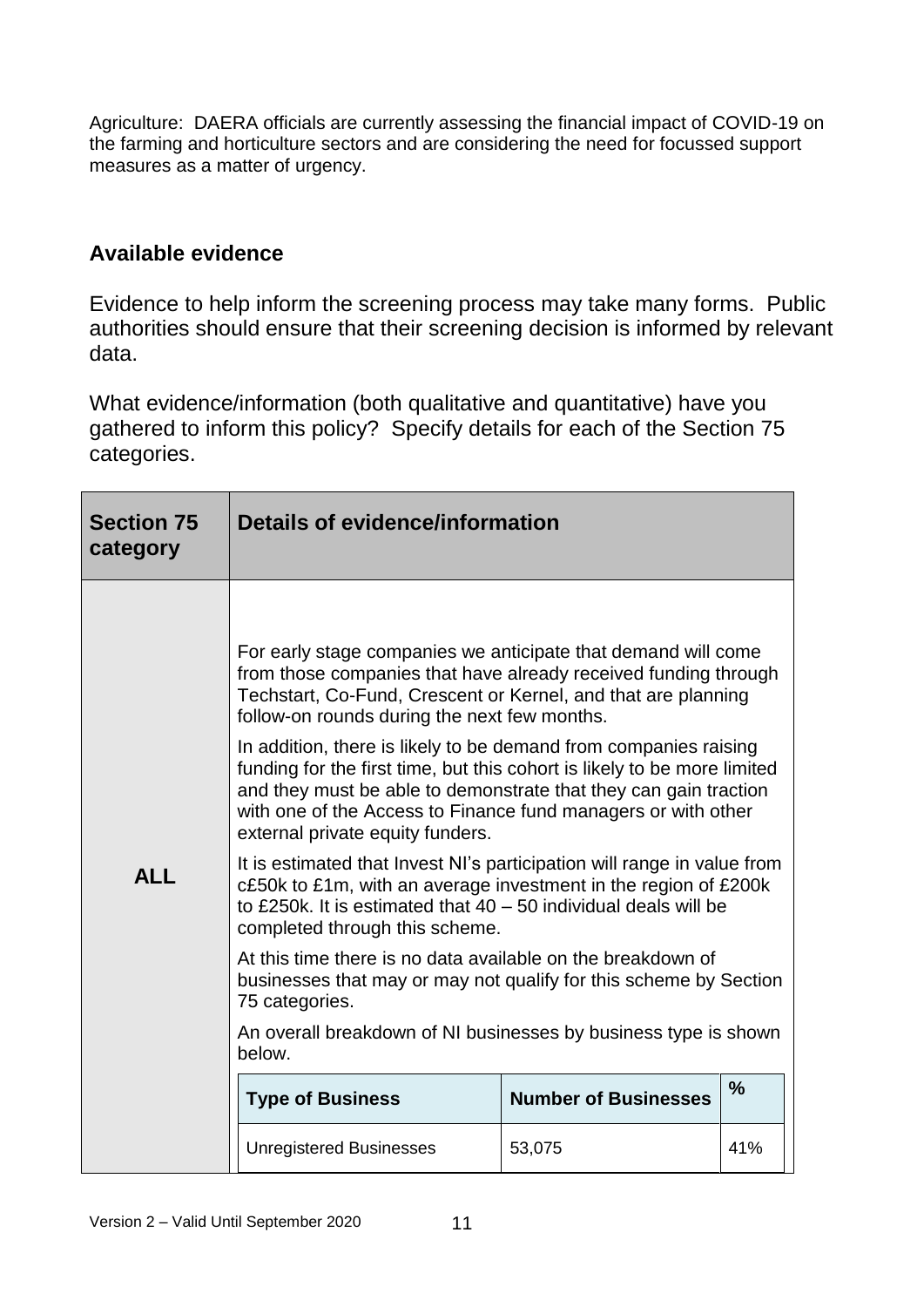| Registered Microbusinesses - 0<br>Employees             | 24,505  | 19%   |
|---------------------------------------------------------|---------|-------|
| Registered Microbusinesses - 1-<br>9 Employees          | 42,770  | 33%   |
| <b>Registered Small Businesses -</b><br>10-49 Employees | 6,530   | 5%    |
| <b>Registered Medium Business</b><br>50-249 Employees   | 1,370   | $1\%$ |
| Registered Large Businesses -<br>250+ Employees         | 310     | 0.2%  |
| <b>Total Number of NI</b><br><b>Businesses</b>          | 128,560 | 100%  |
|                                                         |         |       |
|                                                         |         |       |

## **Needs, experiences and priorities**

Taking into account the information referred to above, what are the different needs, experiences and priorities of each of the following categories, in relation to the particular policy/decision? Specify details for each of the Section 75 categories

| <b>Section 75</b><br>category | Details of needs/experiences/priorities                                                                                                                                                                                                    |
|-------------------------------|--------------------------------------------------------------------------------------------------------------------------------------------------------------------------------------------------------------------------------------------|
| <b>Religious</b><br>belief    | No reasonable grounds to anticipate any different or specific<br>needs, experiences and priorities in relation to religious belief in<br>the delivery of this policy.                                                                      |
| <b>Political</b><br>opinion   | No reasonable grounds to anticipate any different or specific<br>needs, experiences and priorities in relation to political opinion in<br>the delivery of this policy.                                                                     |
| Racial group                  | No reasonable grounds to anticipate any different or specific<br>needs, experiences and priorities in relation to race/ethnicity,<br>other than a need for translation services in exceptional<br>circumstances, or alternative languages. |
| Age                           | No reasonable grounds to anticipate any different or specific<br>needs, experiences and priorities in relation to age in the delivery                                                                                                      |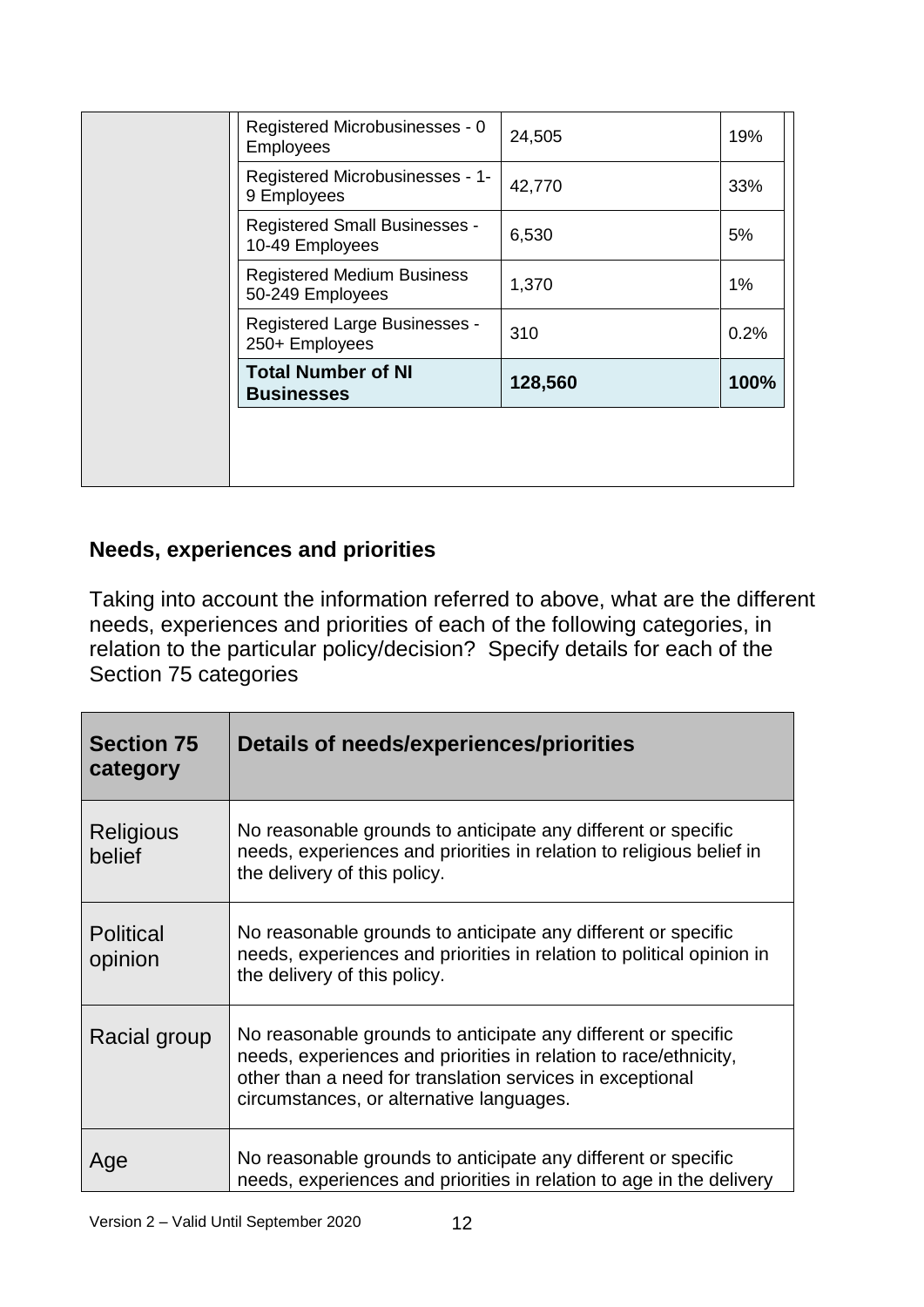|                               | of this policy.                                                                                                                                                                                                                                                     |
|-------------------------------|---------------------------------------------------------------------------------------------------------------------------------------------------------------------------------------------------------------------------------------------------------------------|
| <b>Marital status</b>         | No reasonable grounds to anticipate any different or specific<br>needs, experiences and priorities in relation to marital status in the<br>delivery of this policy.                                                                                                 |
| Sexual<br>orientation         | No reasonable grounds to anticipate any different or specific<br>needs, experiences and priorities in relation to sexual orientation<br>in the delivery of this policy.                                                                                             |
| Men and<br>women<br>generally | No reasonable grounds to anticipate any different or specific<br>needs, experiences and priorities in relation to gender in the<br>delivery of this policy.                                                                                                         |
| <b>Disability</b>             | No reasonable grounds to anticipate any different or specific<br>needs, experiences and priorities in relation to age in the delivery<br>of this policy, other than making documentation available in<br>alternative formats (e.g. Braille, large print) on request |
| Dependants                    | No reasonable grounds to anticipate any different or specific<br>needs, experiences and priorities in relation to dependancy in the<br>delivery of this policy.                                                                                                     |

## **Part 2. Screening questions**

## **Introduction**

In making a decision as to whether or not there is a need to carry out an equality impact assessment, the public authority should consider its answers to the questions 1-4 which are given on pages 66-68 of this Guide.

If the public authority's conclusion is **none** in respect of all of the Section 75 equality of opportunity and/or good relations categories, then the public authority may decide to screen the policy out. If a policy is 'screened out' as having no relevance to equality of opportunity or good relations, a public authority should give details of the reasons for the decision taken.

If the public authority's conclusion is **major** in respect of one or more of the Section 75 equality of opportunity and/or good relations categories, then consideration should be given to subjecting the policy to the equality impact assessment procedure.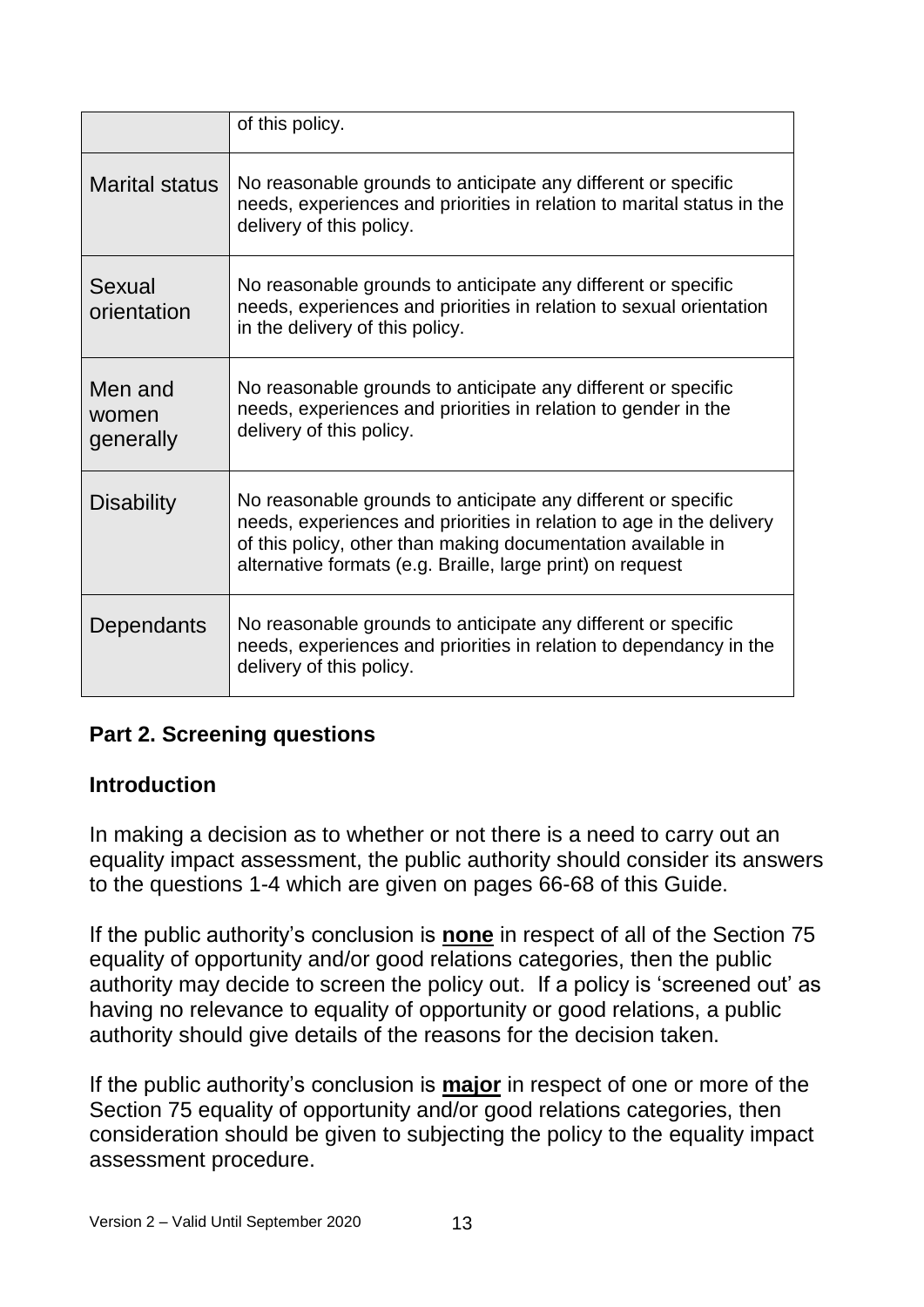If the public authority's conclusion is **minor** in respect of one or more of the Section 75 equality categories and/or good relations categories, then consideration should still be given to proceeding with an equality impact assessment, or to:

- measures to mitigate the adverse impact; or
- the introduction of an alternative policy to better promote equality of opportunity and/or good relations.

## **In favour of a 'major' impact**

- a) The policy is significant in terms of its strategic importance;
- b) Potential equality impacts are unknown, because, for example, there is insufficient data upon which to make an assessment or because they are complex, and it would be appropriate to conduct an equality impact assessment in order to better assess them;
- c) Potential equality and/or good relations impacts are likely to be adverse or are likely to be experienced disproportionately by groups of people including those who are marginalised or disadvantaged;
- d) Further assessment offers a valuable way to examine the evidence and develop recommendations in respect of a policy about which there are concerns amongst affected individuals and representative groups, for example in respect of multiple identities;
- e) The policy is likely to be challenged by way of judicial review;
- f) The policy is significant in terms of expenditure.

## **In favour of 'minor' impact**

- a) The policy is not unlawfully discriminatory and any residual potential impacts on people are judged to be negligible;
- b) The policy, or certain proposals within it, are potentially unlawfully discriminatory, but this possibility can readily and easily be eliminated by making appropriate changes to the policy or by adopting appropriate mitigating measures;
- c) Any asymmetrical equality impacts caused by the policy are intentional because they are specifically designed to promote equality of opportunity for particular groups of disadvantaged people;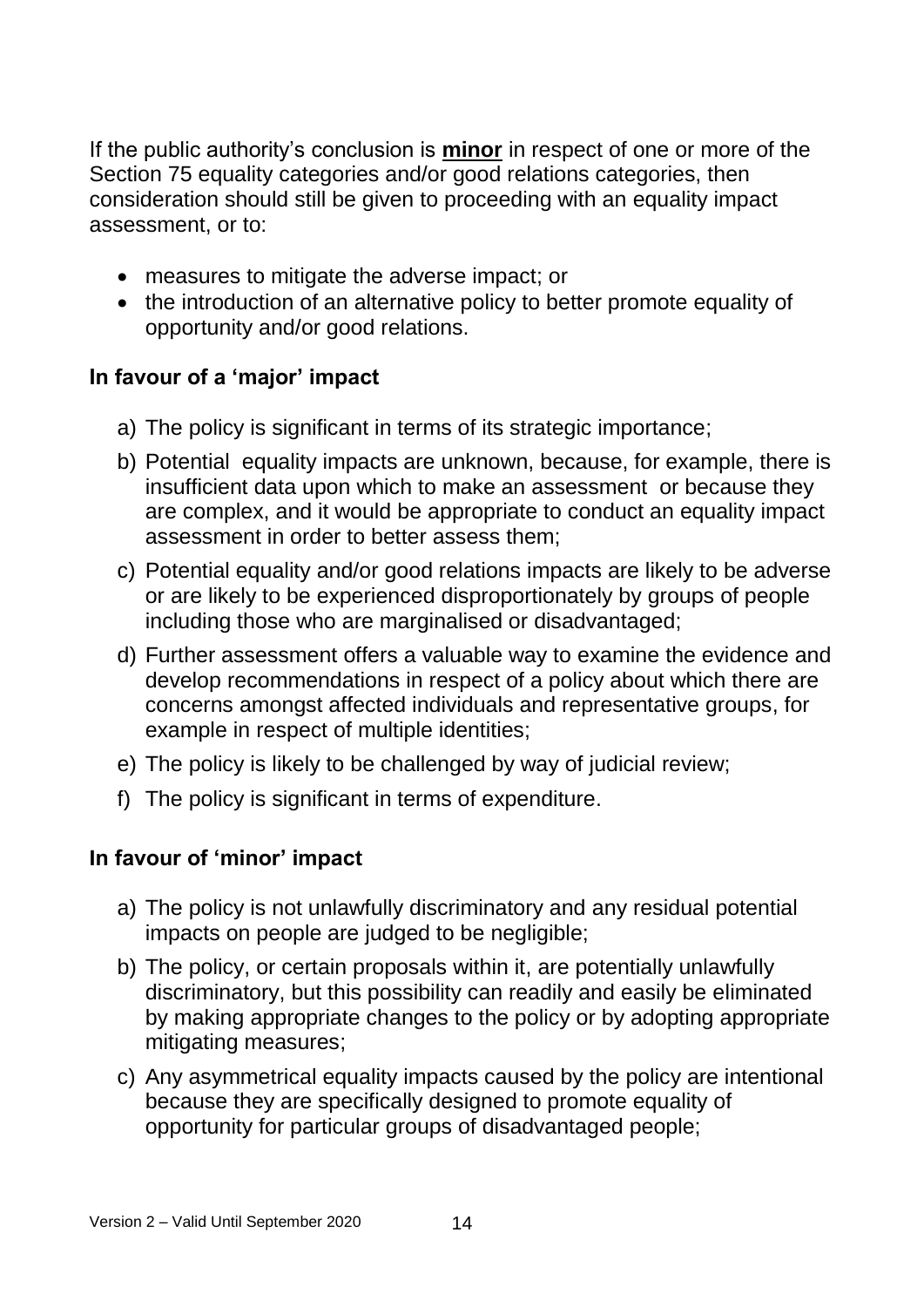d) By amending the policy there are better opportunities to better promote equality of opportunity and/or good relations.

### **In favour of none**

- a) The policy has no relevance to equality of opportunity or good relations.
- b) The policy is purely technical in nature and will have no bearing in terms of its likely impact on equality of opportunity or good relations for people within the equality and good relations categories.

Taking into account the evidence presented above, consider and comment on the likely impact on equality of opportunity and good relations for those affected by this policy, in any way, for each of the equality and good relations categories, by applying the screening questions given overleaf and indicate the level of impact on the group i.e. minor, major or none.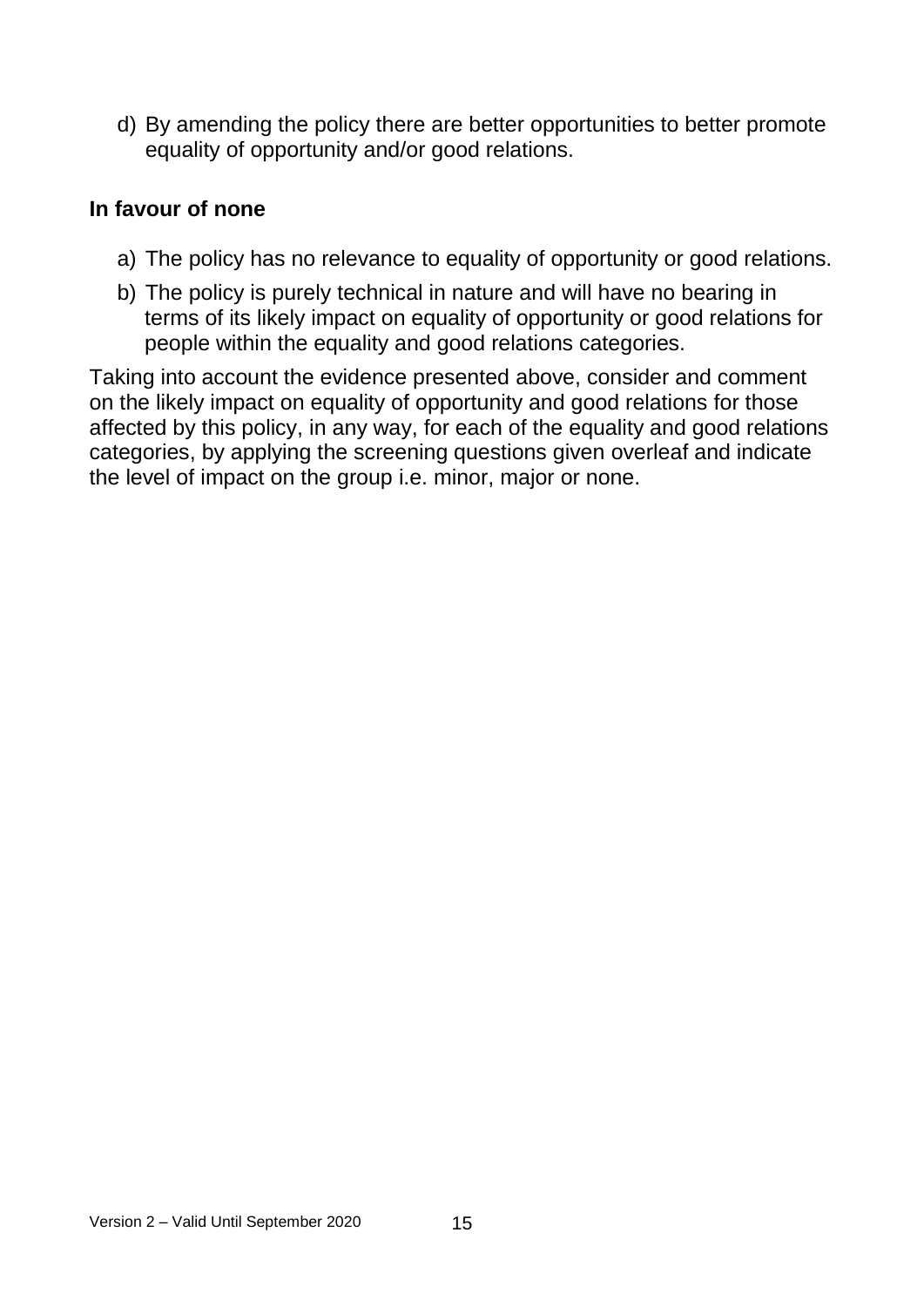## **Screening questions**

r

| 1<br>What is the likely impact on equality of opportunity for those affected<br>by this policy, for each of the Section 75 equality categories?<br>minor/major/none |                                                                                                                                                                                                                            |                                      |
|---------------------------------------------------------------------------------------------------------------------------------------------------------------------|----------------------------------------------------------------------------------------------------------------------------------------------------------------------------------------------------------------------------|--------------------------------------|
| Section 75<br>category                                                                                                                                              | Details of policy impact                                                                                                                                                                                                   | Level of impact?<br>minor/major/none |
| Religious<br>belief                                                                                                                                                 | This is a positive action measure that is<br>available to all eligible early stage businesses<br>in NI; the delivery of the scheme by Invest NI is<br>not likely to impact on the promotion of equality<br>of opportunity. | None                                 |
| <b>Political</b><br>opinion                                                                                                                                         | This is a positive action measure that is<br>available to all eligible early stage in NI; the<br>delivery of the scheme by Invest NI is not likely<br>to impact on the promotion of equality of<br>opportunity.            | None                                 |
| Racial<br>group                                                                                                                                                     | This is a positive action measure that is<br>available to all eligible early stage businesses<br>in NI; the delivery of the scheme by Invest NI is<br>not likely to impact on the promotion of equality<br>of opportunity. | None                                 |
| Age                                                                                                                                                                 | This is a positive action measure that is<br>available to all eligible early stage businesses<br>in NI; the delivery of the scheme by Invest NI is<br>not likely to impact on the promotion of equality<br>of opportunity. | None                                 |
| <b>Marital</b><br>status                                                                                                                                            | This is a positive action measure that is<br>available to all eligible early stage businesses<br>in NI; the delivery of the scheme by Invest NI is<br>not likely to impact on the promotion of equality<br>of opportunity. | None                                 |

 $\overline{1}$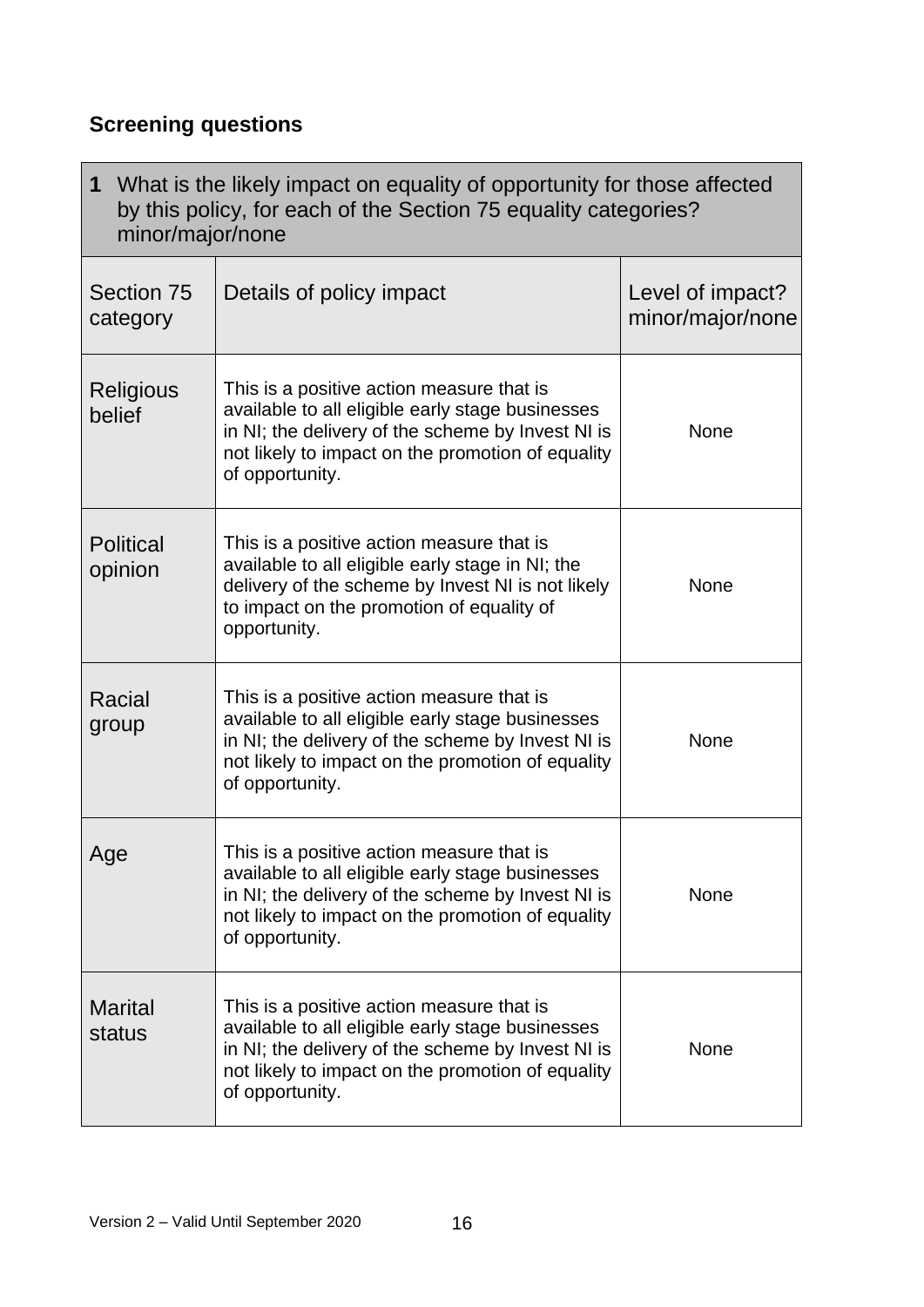| <b>Sexual</b><br>orientation                                                                                                                     | This is a positive action measure that is<br>available to all eligible early stage businesses<br>in NI; the delivery of the scheme by Invest NI is<br>not likely to impact on the promotion of equality<br>of opportunity.            | None        |                        |  |
|--------------------------------------------------------------------------------------------------------------------------------------------------|---------------------------------------------------------------------------------------------------------------------------------------------------------------------------------------------------------------------------------------|-------------|------------------------|--|
| Men and<br>women<br>generally                                                                                                                    | This is a positive action measure that is<br>available to all eligible early stage businesses<br>in NI; the delivery of the scheme by Invest NI is<br>not likely to impact on the promotion of equality<br>of opportunity.            | None        |                        |  |
| <b>Disability</b>                                                                                                                                | This is a positive action measure that is<br>available to all eligible early stage businesses<br>in NI; the delivery of the scheme by Invest NI is<br>not likely to impact on the promotion of equality<br>of opportunity.            | <b>None</b> |                        |  |
| Dependants                                                                                                                                       | This is a positive action measure that is<br>available to all eligible early stage businesses<br>in NI; the delivery of the scheme by Invest NI is<br>not likely to impact on the promotion of equality<br>of opportunity.            |             | None                   |  |
| Are there opportunities to better promote equality of opportunity for people<br>$\boldsymbol{2}$<br>within the Section 75 equalities categories? |                                                                                                                                                                                                                                       |             |                        |  |
| Section 75<br>category                                                                                                                           | If Yes, provide details                                                                                                                                                                                                               |             | If No, provide reasons |  |
| <b>ALL</b>                                                                                                                                       | At this time there are no<br>opportunities to further promote<br>equality of opportunity, other than to<br>ensure that the application process<br>is accessible to all relevant<br>businesses, irrespective of Section<br>75 grounds. |             |                        |  |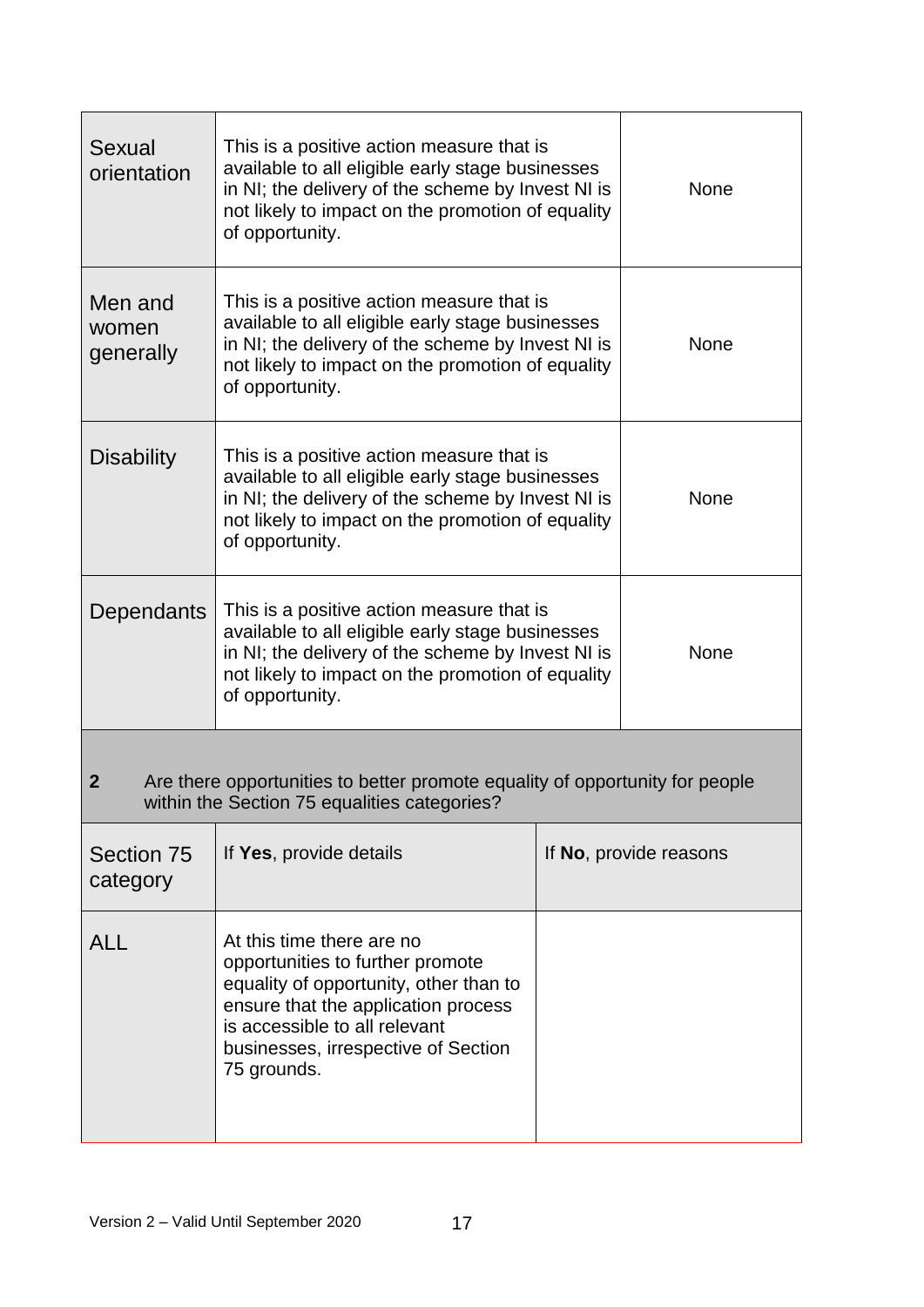|                               | 3 To what extent is the policy likely to impact on good relations between<br>people of different religious belief, political opinion or racial group?<br>minor/major/none |                                     |  |
|-------------------------------|---------------------------------------------------------------------------------------------------------------------------------------------------------------------------|-------------------------------------|--|
| Good<br>relations<br>category | Details of policy impact                                                                                                                                                  | Level of impact<br>minor/major/none |  |
| Religious<br>belief           | No indication that the delivery of this Scheme<br>will impact on any Section 75 ground.                                                                                   | <b>None</b>                         |  |
| <b>Political</b><br>opinion   | No indication that the delivery of this Scheme<br>will impact on any Section 75 ground.                                                                                   | <b>None</b>                         |  |
| Racial<br>group               | No indication that the delivery of this Scheme<br>will impact on any Section 75 ground.                                                                                   | <b>None</b>                         |  |

| 4 Are there opportunities to better promote good relations between<br>people of different religious belief, political opinion or racial group? |                         |                                                                                          |  |
|------------------------------------------------------------------------------------------------------------------------------------------------|-------------------------|------------------------------------------------------------------------------------------|--|
| Good<br>relations<br>category                                                                                                                  | If Yes, provide details | If No, provide reasons                                                                   |  |
| Religious<br>belief                                                                                                                            |                         | The delivery of the Scheme<br>by Invest NI is not likely to<br>impact on good relations. |  |
| <b>Political</b><br>opinion                                                                                                                    |                         |                                                                                          |  |
| Racial<br>group                                                                                                                                |                         |                                                                                          |  |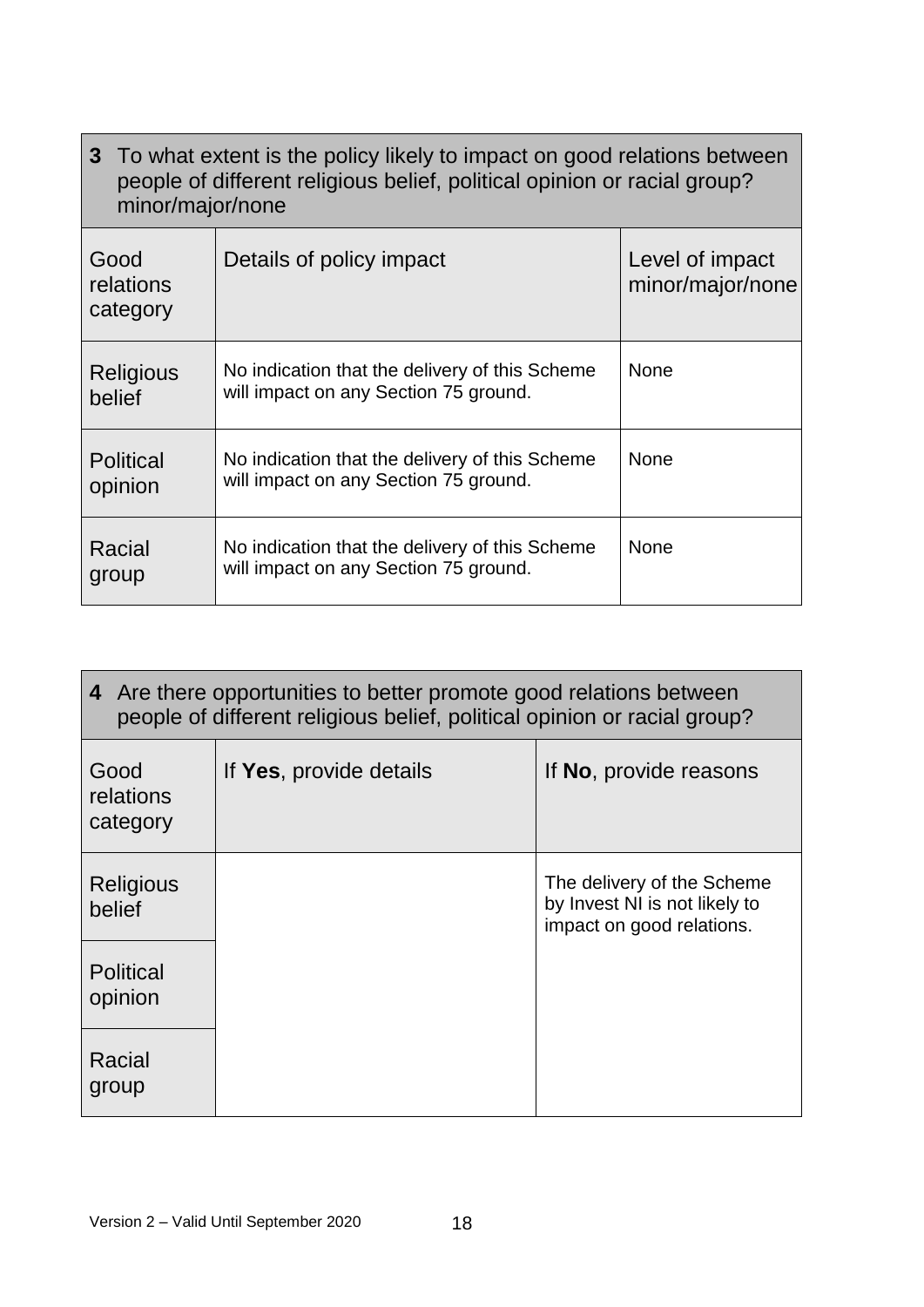## **Additional considerations**

## **Multiple identity**

Generally speaking, people can fall into more than one Section 75 category. Taking this into consideration, are there any potential impacts of the policy/decision on people with multiple identities? (*For example; disabled minority ethnic people; disabled women; young Protestant men; and young lesbians, gay and bisexual people).*

Provide details of data on the impact of the policy on people with multiple identities. Specify relevant Section 75 categories concerned.

**N/A**

## **Part 3. Screening decision**

If the decision is not to conduct an equality impact assessment, please provide details of the reasons.

Invest NI is committed to delivering this programme of work by checking and processing applications from those early stage businesses that are regarded as eligible for support in a wholly professional and timely manner. The criteria for eligibility, and the application process, reflect closely on those already put in place to assess support within Invest NI, and no new criteria are likely to have an adverse impact on any Section 75 category. Invest NI will continue to ensure that any obstacles standing in the way of applicants that relate to Section 75 grounds (e.g. language) will be dealt with in a fair, reasonable and proportionate manner.

If the decision is not to conduct an equality impact assessment the public authority should consider if the policy should be mitigated or an alternative policy be introduced.

Reasonable adjustments will be made to the application process for those with a disability and for those whose first language may not be English.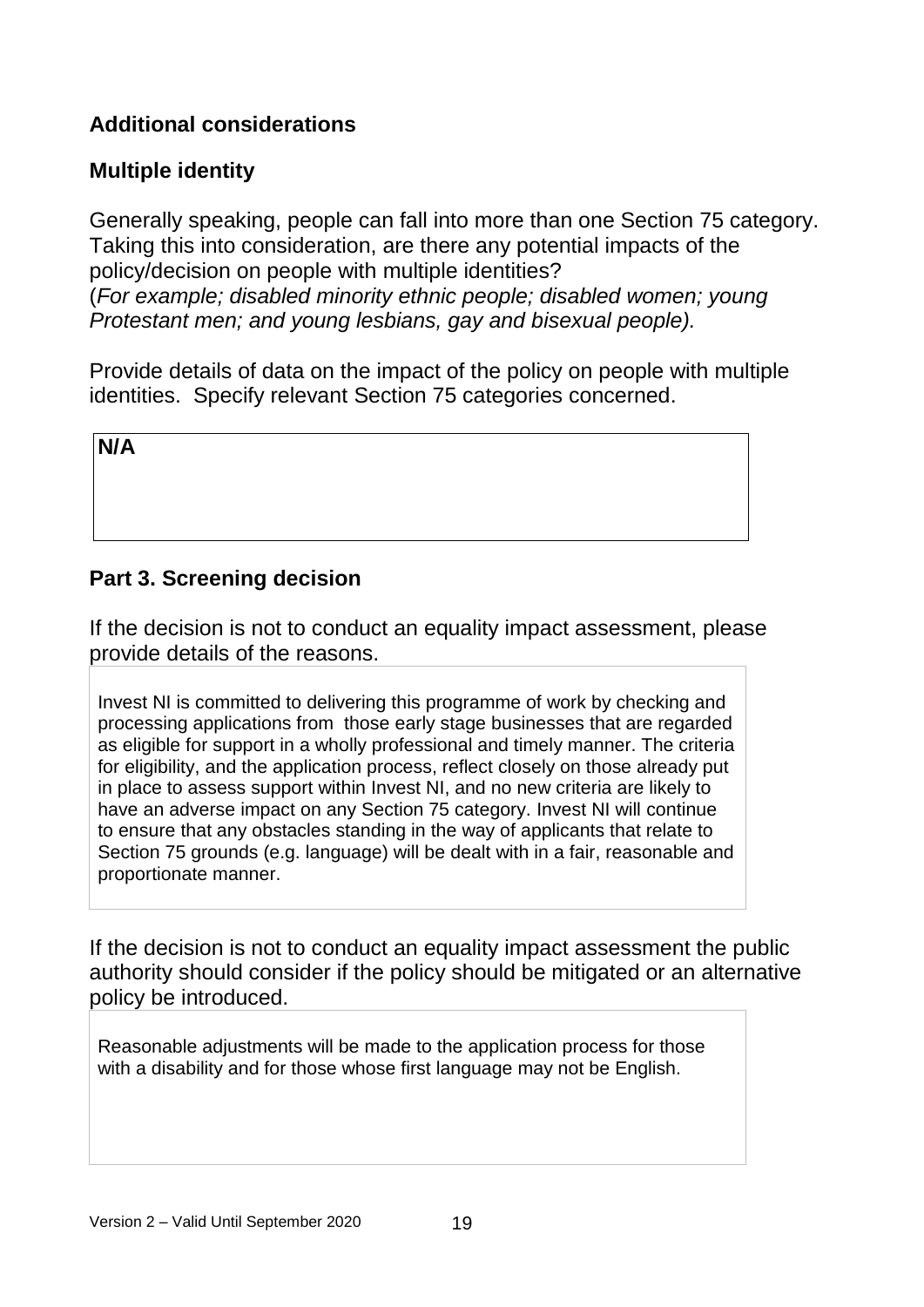If the decision is to subject the policy to an equality impact assessment, please provide details of the reasons.

All public authorities' equality schemes must state the authority's arrangements for assessing and consulting on the likely impact of policies adopted or proposed to be adopted by the authority on the promotion of equality of opportunity. The Commission recommends screening and equality impact assessment as the tools to be utilised for such assessments. Further advice on equality impact assessment may be found in a separate Commission publication: Practical Guidance on Equality Impact Assessment.

## **Mitigation**

When the public authority concludes that the likely impact is 'minor' and an equality impact assessment is not to be conducted, the public authority may consider mitigation to lessen the severity of any equality impact, or the introduction of an alternative policy to better promote equality of opportunity or good relations.

Can the policy/decision be amended or changed or an alternative policy introduced to better promote equality of opportunity and/or good relations?

If so, give the **reasons** to support your decision, together with the proposed changes/amendments or alternative policy.

N/A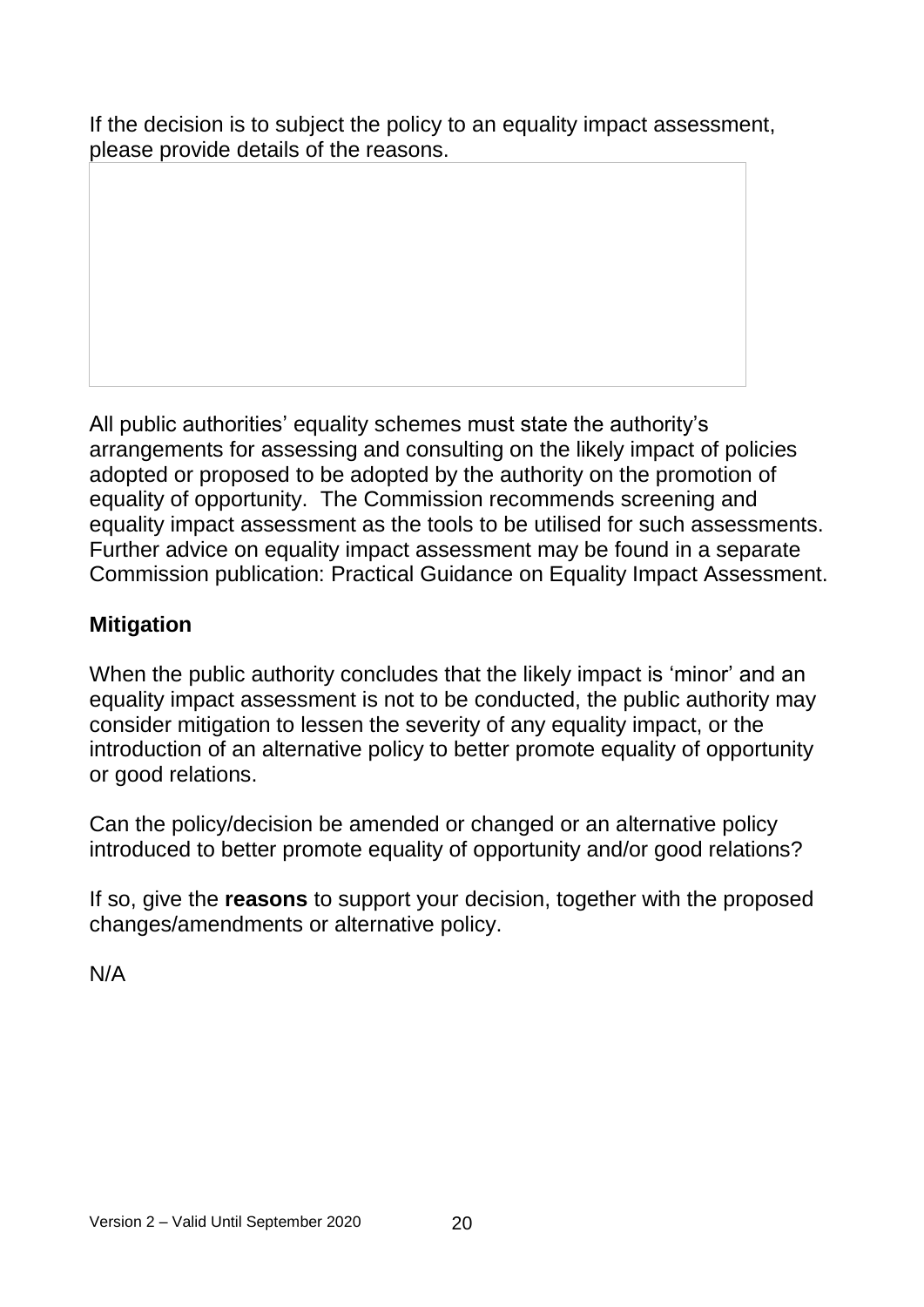

## **Timetabling and prioritising**

Factors to be considered in timetabling and prioritising policies for equality impact assessment.

If the policy has been **'screened in'** for equality impact assessment, then please answer the following questions to determine its priority for timetabling the equality impact assessment.

On a scale of 1-3, with 1 being the lowest priority and 3 being the highest, assess the policy in terms of its priority for equality impact assessment.

| <b>Priority criterion</b>                            | Rating<br>$(1 - 3)$ |
|------------------------------------------------------|---------------------|
| Effect on equality of opportunity and good relations |                     |
| Social need                                          |                     |
| Effect on people's daily lives                       |                     |
| Relevance to a public authority's functions          |                     |

Note: The Total Rating Score should be used to prioritise the policy in rank order with other policies screened in for equality impact assessment. This list of priorities will assist the public authority in timetabling. Details of the Public Authority's Equality Impact Assessment Timetable should be included in the quarterly Screening Report.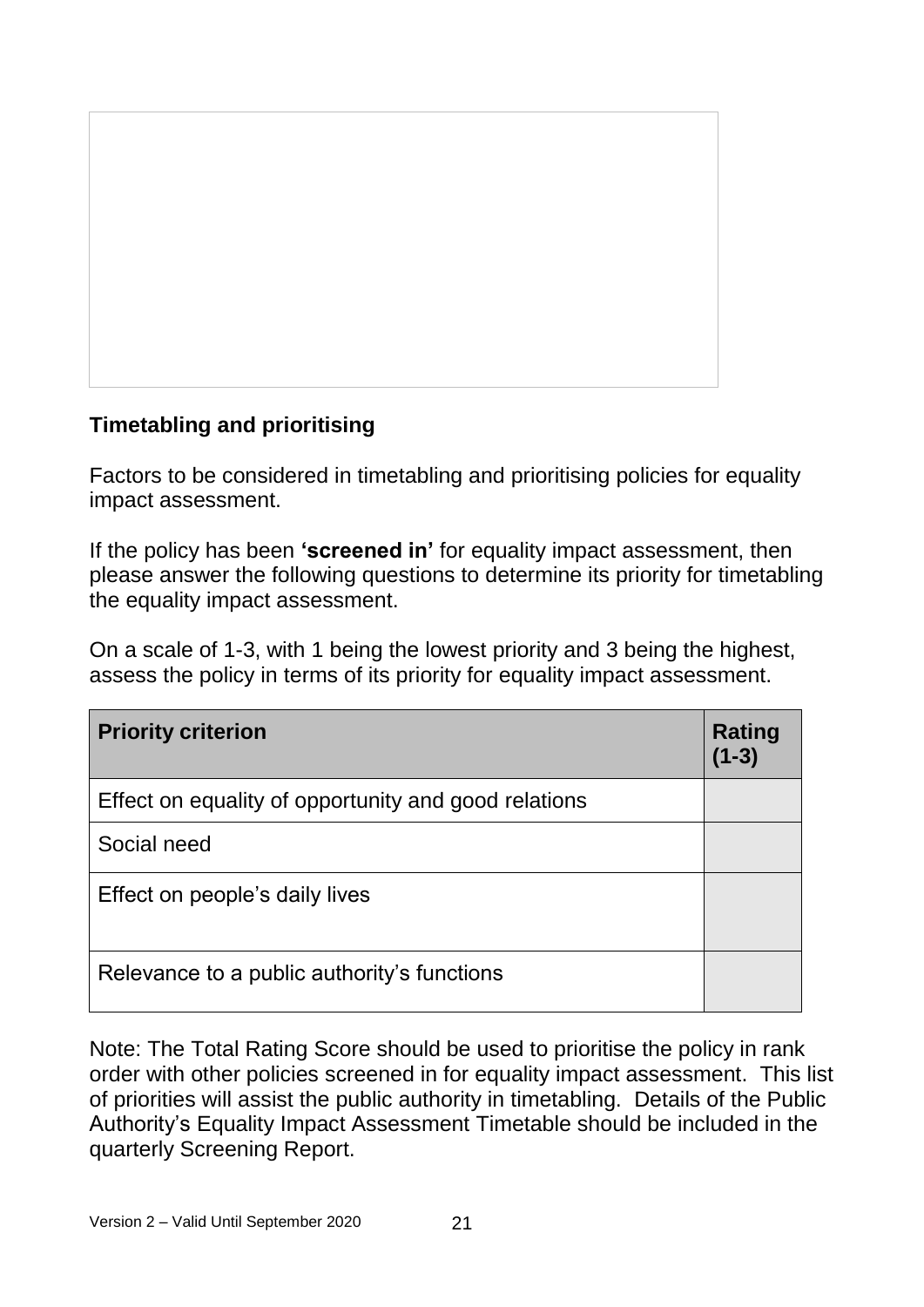Is the policy affected by timetables established by other relevant public authorities?

If yes, please provide details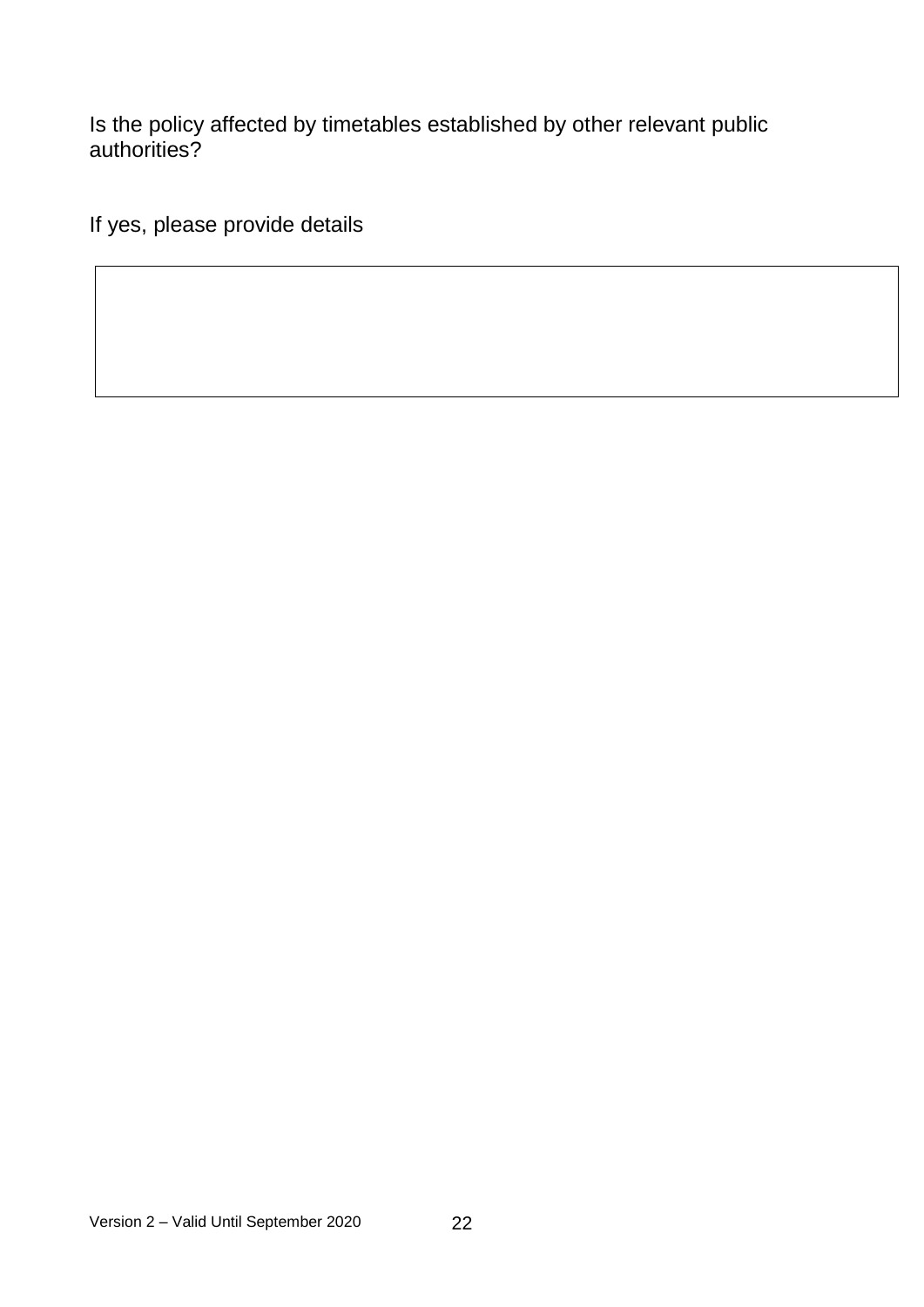## **Part 4. Monitoring**

Public authorities should consider the guidance contained in the Commission's Monitoring Guidance for Use by Public Authorities (July 2007).

The Commission recommends that where the policy has been amended or an alternative policy introduced, the public authority should monitor more broadly than for adverse impact (See Benefits, P.9-10, paras 2.13 – 2.20 of the Monitoring Guidance).

Effective monitoring will help the public authority identify any future adverse impact arising from the policy which may lead the public authority to conduct an equality impact assessment, as well as help with future planning and policy development.

Invest NI will monitor the processing of applications for the schemes and where issues arise that relate to Section 75 considerations then appropriate actions will be taken to remedy these issues.

## **Part 5 - Approval and authorisation**

| <b>Screened by:</b> | <b>Position/Job Title</b> | <b>Date</b> |
|---------------------|---------------------------|-------------|
| Pamela Marron       | <b>Equality Manager</b>   | 08/06/20    |
| Approved by:        | lon Melule                | 08/06/20    |
|                     | <b>Director</b>           |             |

Note: A copy of the Screening Template, for each policy screened should be 'signed off' and approved by a senior manager responsible for the policy, made easily accessible on the public authority's website as soon as possible following completion and made available on request.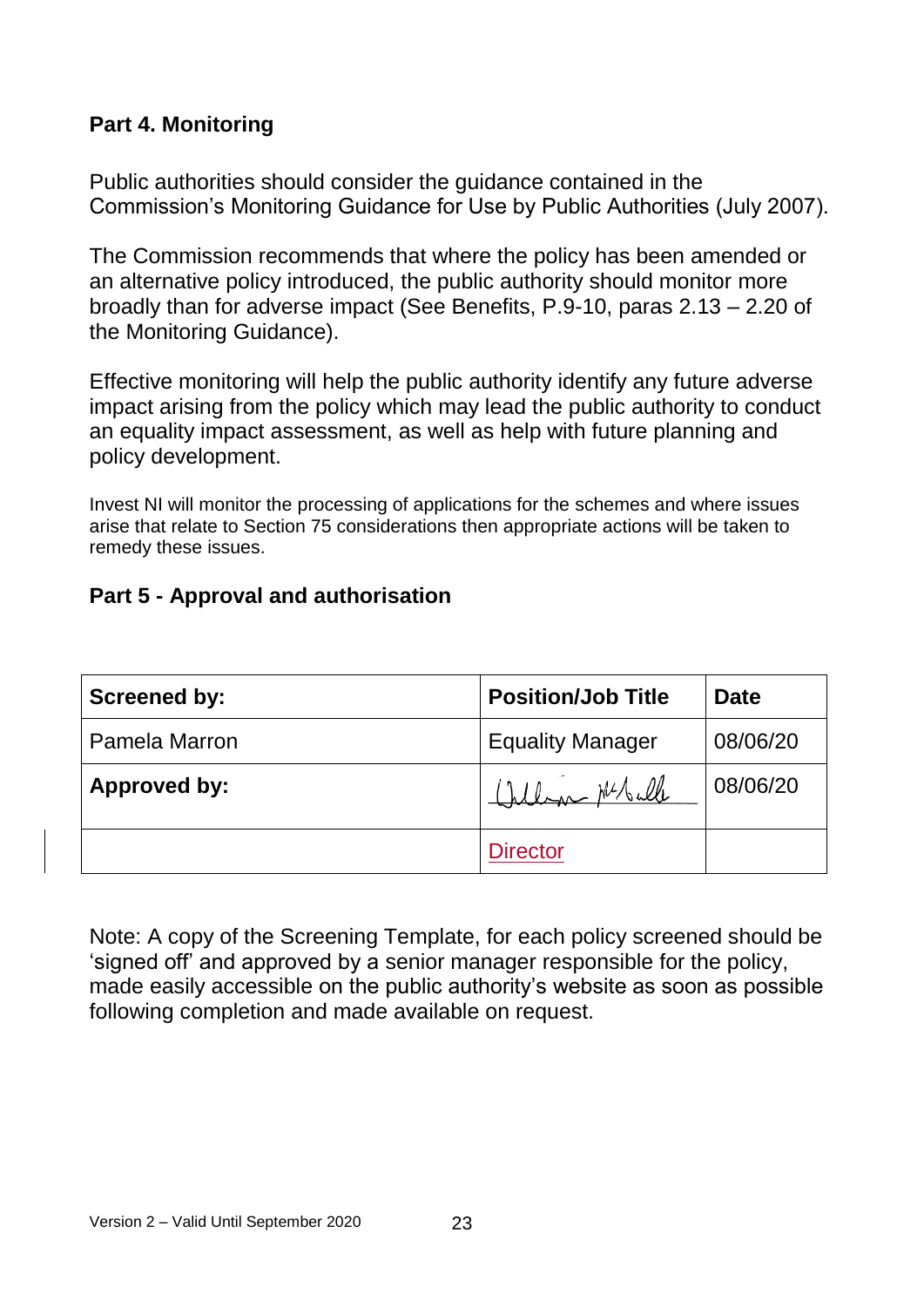## APPENDIX 1 **Access to Finance – Summary of Fund Investment Policies**

### **General**

- Companies must be SMEs with their operation substantially based in Northern Ireland; and
- Companies must not be established in prohibited territory or maintain business relations with entities incorporated in prohibited territories.

### Priority Sectors

General focus will be on technology and innovative businesses in the early and seed stage, with the following sectors designated as priority:

- Advance manufacturing, materials and engineering (including materials handling);
- Digital and creative technologies;
- Life and health sciences:
- Cyber security;
- Precision medicine: and
- Big data / internet of things / analytics.

### Investment Criteria

Companies must be able to demonstrate all of the following features:

- Significant international market opportunity;
- Innovative technology;
- Scalable business model;
- Credible promoters:
- Export growth prospects; and
- Exit strategy.

### Excluded Sectors and Businesses

There will be no investment in the following excluded sectors or businesses:

- Coal:
- Steel:
- Shipbuilding;
- Enterprises in difficulty (within the meaning of the community guidelines on State Aid for rescuing and restructuring firms in difficulty);
- Decommissioning or the construction of nuclear power stations;
- investment to achieve the reduction of greenhouse gas emissions from activities listed in Annex 1 to Directive 2003/87/EC;
- Manufacturing, processing and marketing of tobacco and tobacco products;
- Investment in airport infrastructure unless related to environmental protection or accompanied by investment necessary to mitigate or reduce its negative environmental impact;
- Fishery and aquaculture sections supported by European Fisheries Fund;
- Primary production, processing and marketing of agricultural products, supported by the European Agricultural Fund for Rural Development;